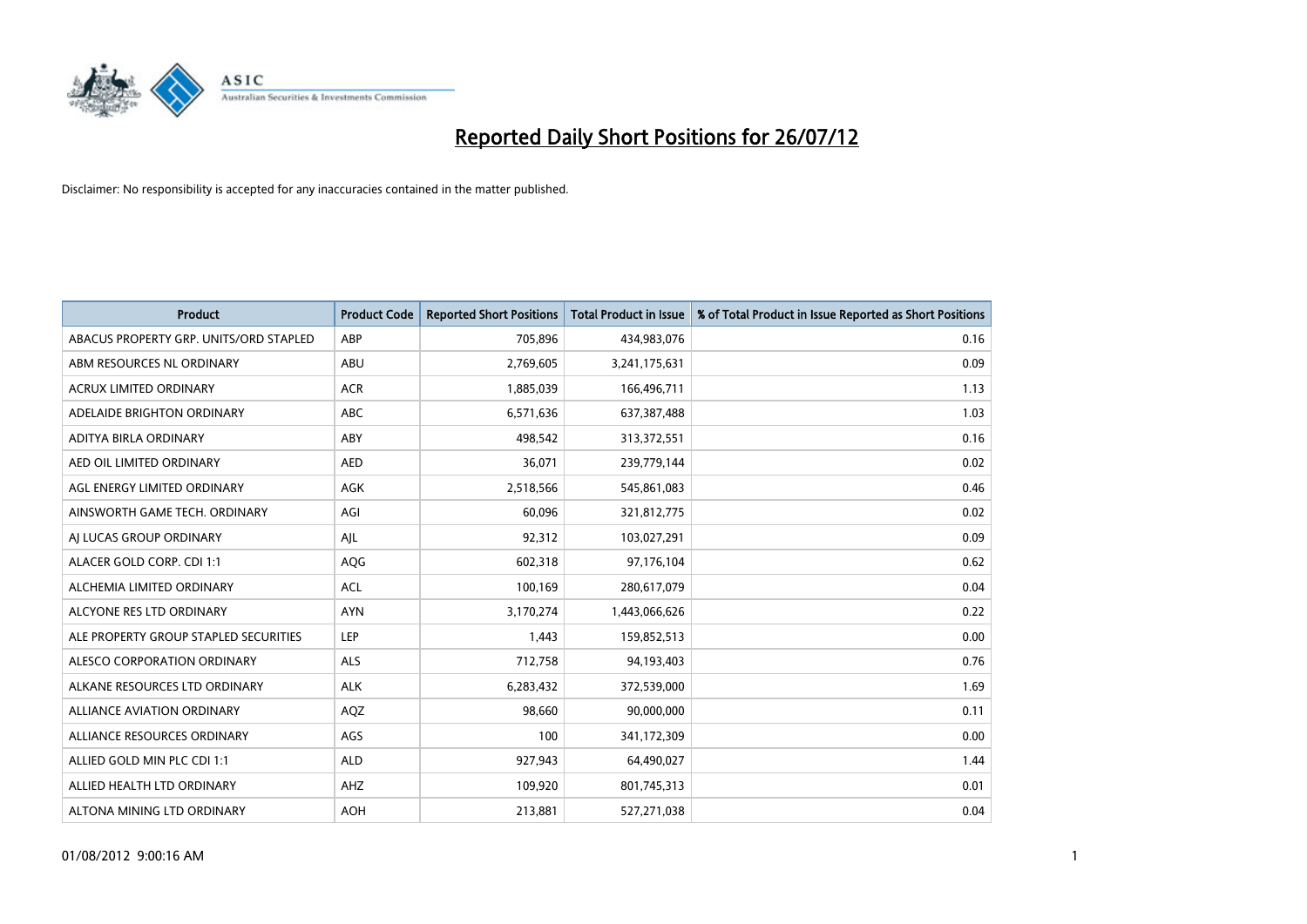

| <b>Product</b>                          | <b>Product Code</b> | <b>Reported Short Positions</b> | <b>Total Product in Issue</b> | % of Total Product in Issue Reported as Short Positions |
|-----------------------------------------|---------------------|---------------------------------|-------------------------------|---------------------------------------------------------|
| ALUMINA LIMITED ORDINARY                | <b>AWC</b>          | 181,811,359                     | 2,440,196,187                 | 7.45                                                    |
| AMALGAMATED HOLDINGS ORDINARY           | <b>AHD</b>          | 1,342                           | 157,629,498                   | 0.00                                                    |
| AMCOR LIMITED ORDINARY                  | <b>AMC</b>          | 3,003,117                       | 1,206,684,923                 | 0.25                                                    |
| AMP LIMITED ORDINARY                    | AMP                 | 6,393,852                       | 2,894,931,180                 | 0.22                                                    |
| AMPELLA MINING ORDINARY                 | <b>AMX</b>          | 6,398,192                       | 246,800,493                   | 2.59                                                    |
| ANGLOGOLD ASHANTI CDI 5:1               | AGG                 |                                 | 89,207,765                    | 0.00                                                    |
| ANSELL LIMITED ORDINARY                 | <b>ANN</b>          | 4,248,370                       | 130,656,668                   | 3.25                                                    |
| ANTARES ENERGY LTD ORDINARY             | <b>AZZ</b>          | 463,621                         | 258,000,000                   | 0.18                                                    |
| ANTISENSE THERAPEUT. ORDINARY           | <b>ANP</b>          | 100,000                         | 1,300,743,255                 | 0.01                                                    |
| ANZ BANKING GRP LTD ORDINARY            | ANZ                 | 6,872,996                       | 2,715,721,290                 | 0.25                                                    |
| APA GROUP STAPLED SECURITIES            | <b>APA</b>          | 16,659,008                      | 644,485,583                   | 2.58                                                    |
| APN NEWS & MEDIA ORDINARY               | <b>APN</b>          | 20,164,565                      | 649,010,756                   | 3.11                                                    |
| AQUARIUS PLATINUM. ORDINARY             | <b>AOP</b>          | 18,472,687                      | 470,312,578                   | 3.93                                                    |
| AQUILA RESOURCES ORDINARY               | <b>AQA</b>          | 6,356,565                       | 411,804,442                   | 1.54                                                    |
| ARAFURA RESOURCE LTD ORDINARY           | <b>ARU</b>          | 4,831,493                       | 396,004,144                   | 1.22                                                    |
| ARB CORPORATION ORDINARY                | <b>ARP</b>          | 43,116                          | 72,481,302                    | 0.06                                                    |
| ARDENT LEISURE GROUP STAPLED SECURITIES | AAD                 | 616,027                         | 334,209,401                   | 0.18                                                    |
| ARISTOCRAT LEISURE ORDINARY             | <b>ALL</b>          | 18,227,401                      | 550,502,889                   | 3.31                                                    |
| <b>ARRIUM LTD ORDINARY</b>              | ARI                 | 32,641,646                      | 1,345,665,626                 | 2.43                                                    |
| <b>ASCIANO LIMITED ORDINARY</b>         | <b>AIO</b>          | 4,811,261                       | 975,385,664                   | 0.49                                                    |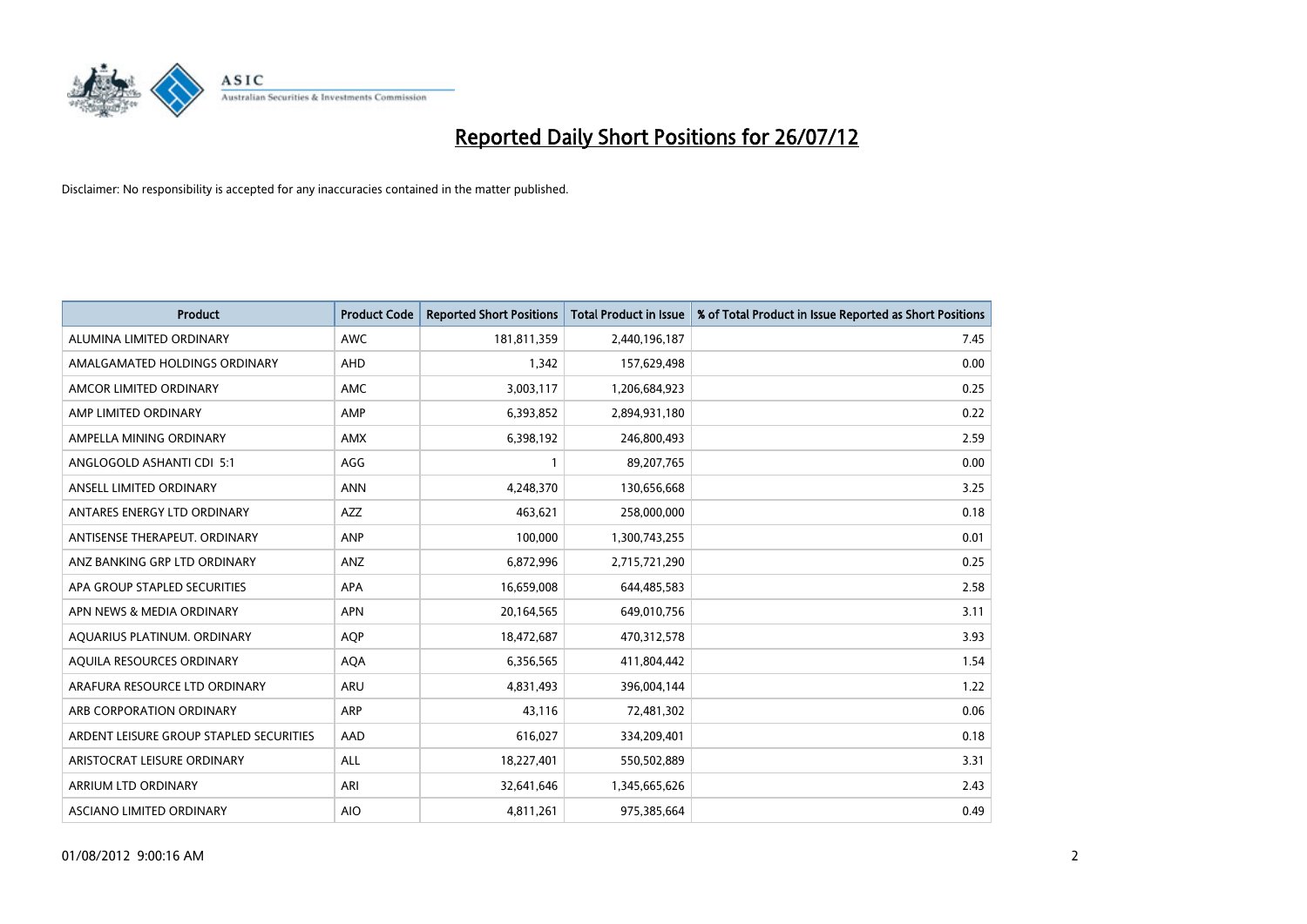

| <b>Product</b>                              | <b>Product Code</b> | <b>Reported Short Positions</b> | <b>Total Product in Issue</b> | % of Total Product in Issue Reported as Short Positions |
|---------------------------------------------|---------------------|---------------------------------|-------------------------------|---------------------------------------------------------|
| ASG GROUP LIMITED ORDINARY                  | <b>ASZ</b>          | 835,949                         | 172,152,079                   | 0.49                                                    |
| ASPEN GROUP ORD/UNITS STAPLED               | <b>APZ</b>          | 57,897                          | 600,507,326                   | 0.01                                                    |
| ASPIRE MINING LTD ORDINARY                  | <b>AKM</b>          | 269,379                         | 620,594,556                   | 0.04                                                    |
| ASTRO JAP PROP GROUP STAPLED SECURITIES     | AJA                 | 4,423                           | 58,445,002                    | 0.01                                                    |
| ASX LIMITED ORDINARY                        | <b>ASX</b>          | 4,366,343                       | 175,136,729                   | 2.49                                                    |
| ATLAS IRON LIMITED ORDINARY                 | <b>AGO</b>          | 11,643,433                      | 904,580,993                   | 1.29                                                    |
| AURORA OIL & GAS ORDINARY                   | <b>AUT</b>          | 8,392,523                       | 446,595,778                   | 1.88                                                    |
| AUSDRILL LIMITED ORDINARY                   | <b>ASL</b>          | 1,200,469                       | 304,397,289                   | 0.39                                                    |
| AUSENCO LIMITED ORDINARY                    | AAX                 | 404,251                         | 123,872,665                   | 0.33                                                    |
| <b>AUSTAL LIMITED ORDINARY</b>              | ASB                 | 192,096                         | 188,193,007                   | 0.10                                                    |
| AUSTIN ENGINEERING ORDINARY                 | ANG                 | 12,897                          | 72,314,403                    | 0.02                                                    |
| <b>AUSTRALAND PROPERTY STAPLED SECURITY</b> | <b>ALZ</b>          | 413,642                         | 576,846,597                   | 0.07                                                    |
| AUSTRALIAN AGRICULT. ORDINARY               | AAC                 | 452,272                         | 312,905,085                   | 0.14                                                    |
| AUSTRALIAN FOUNDAT, ORDINARY                | AFI                 | 40                              | 1,027,732,653                 | 0.00                                                    |
| AUSTRALIAN INFRASTR, UNITS/ORDINARY         | <b>AIX</b>          | 11,518,972                      | 620,733,944                   | 1.86                                                    |
| AUSTRALIAN PHARM. ORDINARY                  | API                 | 225,187                         | 488,115,883                   | 0.05                                                    |
| AVIENNINGS LIMITED ORDINARY                 | <b>AVI</b>          | 549,150                         | 274,588,694                   | 0.20                                                    |
| AWE LIMITED ORDINARY                        | <b>AWE</b>          | 3,252,109                       | 521,871,941                   | 0.62                                                    |
| AZIMUTH RES LTD ORDINARY                    | <b>AZH</b>          | 1,668,370                       | 401,518,304                   | 0.42                                                    |
| AZUMAH RESOURCES ORDINARY                   | <b>AZM</b>          | 109,296                         | 333,614,096                   | 0.03                                                    |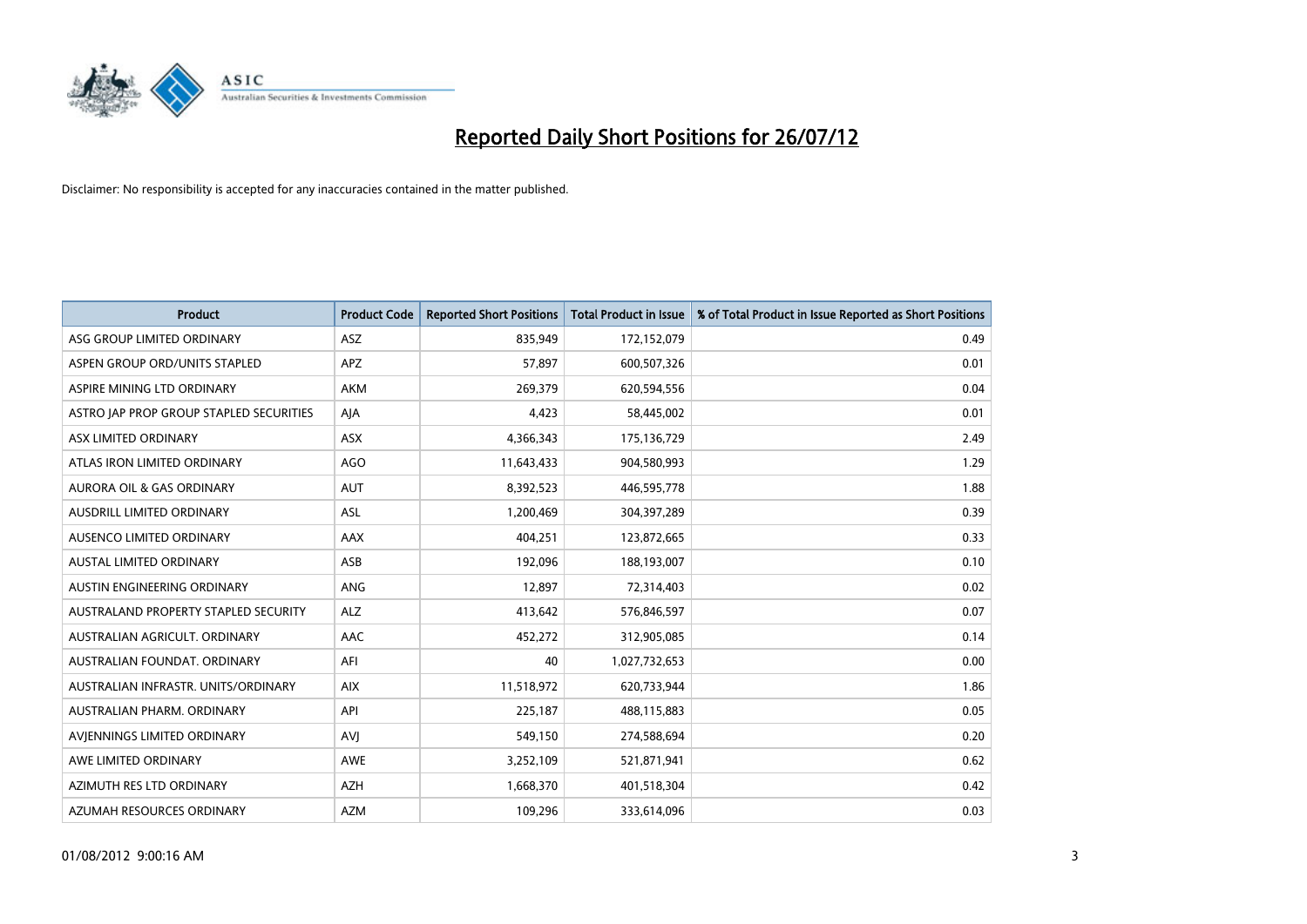

| <b>Product</b>                       | <b>Product Code</b> | <b>Reported Short Positions</b> | <b>Total Product in Issue</b> | % of Total Product in Issue Reported as Short Positions |
|--------------------------------------|---------------------|---------------------------------|-------------------------------|---------------------------------------------------------|
| <b>BANDANNA ENERGY ORDINARY</b>      | <b>BND</b>          | 4,400,865                       | 528,481,199                   | 0.83                                                    |
| BANK OF QUEENSLAND. ORDINARY         | <b>BOQ</b>          | 11,717,431                      | 308,797,224                   | 3.79                                                    |
| <b>BANNERMAN RESOURCES ORDINARY</b>  | <b>BMN</b>          | 31,452                          | 302,000,580                   | 0.01                                                    |
| <b>BASE RES LIMITED ORDINARY</b>     | <b>BSE</b>          | 716,572                         | 460,440,029                   | 0.16                                                    |
| <b>BATHURST RESOURCES ORDINARY</b>   | <b>BTU</b>          | 31,421,502                      | 696,747,997                   | 4.51                                                    |
| <b>BC IRON LIMITED ORDINARY</b>      | <b>BCI</b>          | 11,653                          | 103,861,000                   | 0.01                                                    |
| <b>BEACH ENERGY LIMITED ORDINARY</b> | <b>BPT</b>          | 25,676,960                      | 1,255,464,157                 | 2.05                                                    |
| BEADELL RESOURCE LTD ORDINARY        | <b>BDR</b>          | 13,611,069                      | 719,704,752                   | 1.89                                                    |
| BENDIGO AND ADELAIDE ORDINARY        | <b>BEN</b>          | 8,432,003                       | 396,641,036                   | 2.13                                                    |
| BERKELEY RESOURCES ORDINARY          | <b>BKY</b>          | 393,451                         | 179,298,273                   | 0.22                                                    |
| BETASHARES ASX RES ETF UNITS         | <b>ORE</b>          | 64,332                          | 3,412,016                     | 1.89                                                    |
| <b>BHP BILLITON LIMITED ORDINARY</b> | <b>BHP</b>          | 5,950,015                       | 3,211,691,105                 | 0.19                                                    |
| <b>BILLABONG ORDINARY</b>            | <b>BBG</b>          | 25,295,075                      | 410,969,573                   | 6.15                                                    |
| <b>BIOTA HOLDINGS ORDINARY</b>       | <b>BTA</b>          | 459,896                         | 182,350,316                   | 0.25                                                    |
| <b>BLACKTHORN RESOURCES ORDINARY</b> | <b>BTR</b>          | 116,128                         | 127,818,000                   | 0.09                                                    |
| BLUESCOPE STEEL LTD ORDINARY         | <b>BSL</b>          | 46,963,351                      | 3,349,185,247                 | 1.40                                                    |
| <b>BOART LONGYEAR ORDINARY</b>       | <b>BLY</b>          | 8,339,608                       | 461,163,412                   | 1.81                                                    |
| <b>BOOM LOGISTICS ORDINARY</b>       | <b>BOL</b>          | 626                             | 468,663,585                   | 0.00                                                    |
| BORAL LIMITED, ORDINARY              | <b>BLD</b>          | 46,790,762                      | 758,572,140                   | 6.17                                                    |
| <b>BRADKEN LIMITED ORDINARY</b>      | <b>BKN</b>          | 2,707,640                       | 168,629,376                   | 1.61                                                    |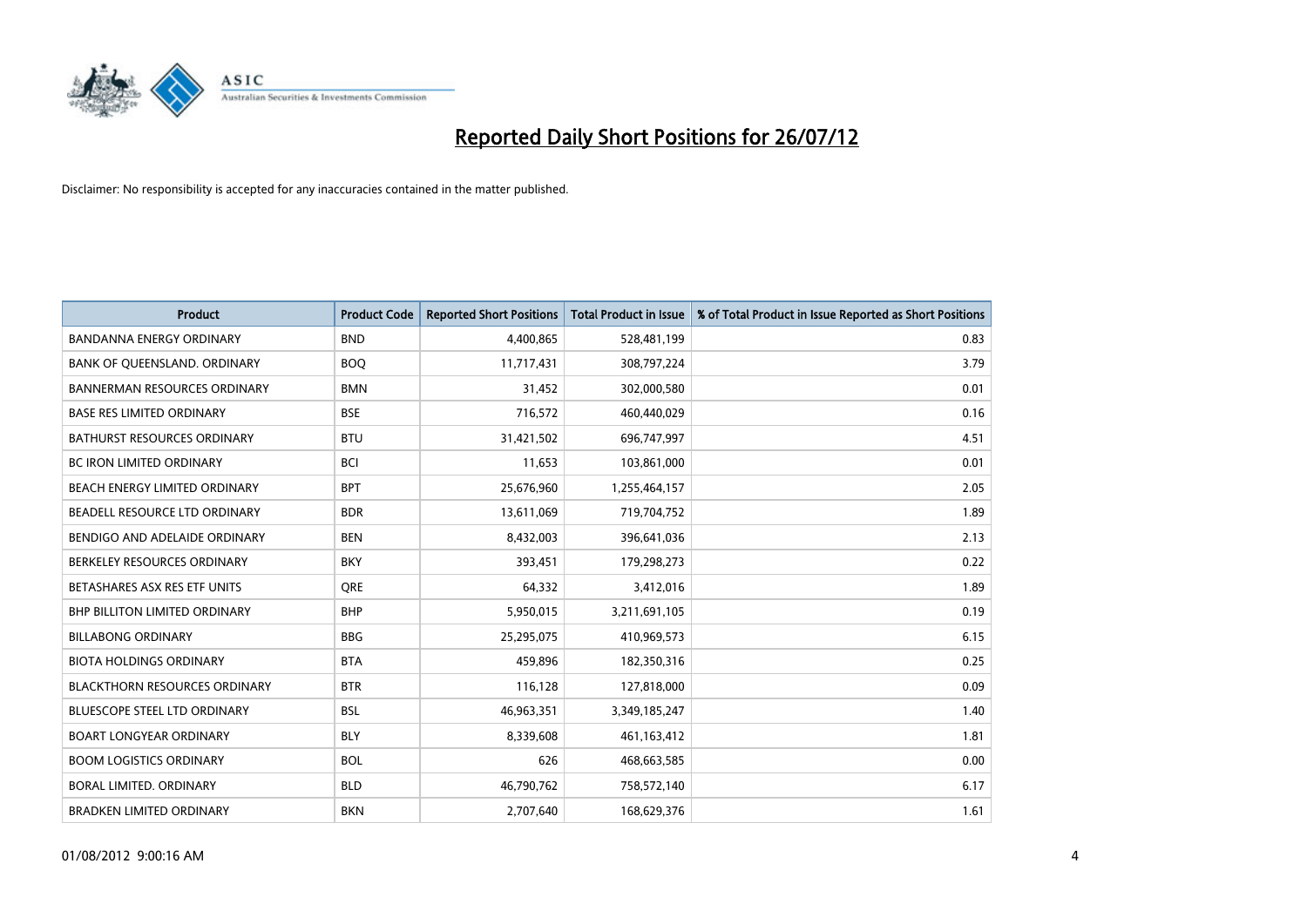

| <b>Product</b>                          | <b>Product Code</b> | <b>Reported Short Positions</b> | <b>Total Product in Issue</b> | % of Total Product in Issue Reported as Short Positions |
|-----------------------------------------|---------------------|---------------------------------|-------------------------------|---------------------------------------------------------|
| <b>BRAMBLES LIMITED ORDINARY</b>        | <b>BXB</b>          | 4,371,658                       | 1,555,151,188                 | 0.28                                                    |
| BRICKWORKS LIMITED ORDINARY             | <b>BKW</b>          | 11,374                          | 147,567,333                   | 0.01                                                    |
| BT INVESTMENT MNGMNT ORDINARY           | <b>BTT</b>          | 222,815                         | 267,906,977                   | 0.08                                                    |
| BUCCANEER ENERGY LTD ORDINARY           | <b>BCC</b>          | 3,168,718                       | 1,133,975,491                 | 0.28                                                    |
| <b>BURU ENERGY ORDINARY</b>             | <b>BRU</b>          | 11,587,693                      | 251,007,144                   | 4.62                                                    |
| <b>BWP TRUST ORDINARY UNITS</b>         | <b>BWP</b>          | 1,368,415                       | 525,255,093                   | 0.26                                                    |
| CABCHARGE AUSTRALIA ORDINARY            | CAB                 | 4,590,978                       | 120,430,683                   | 3.81                                                    |
| CALTEX AUSTRALIA ORDINARY               | <b>CTX</b>          | 5,119,793                       | 270,000,000                   | 1.90                                                    |
| CAMPBELL BROTHERS ORDINARY              | <b>CPB</b>          | 1,216,354                       | 68,104,044                    | 1.79                                                    |
| CAPE LAMBERT RES LTD ORDINARY           | <b>CFE</b>          | 350,691                         | 689,108,792                   | 0.05                                                    |
| CARABELLA RES LTD ORDINARY              | <b>CLR</b>          | 215,000                         | 133,642,797                   | 0.16                                                    |
| <b>CARBON ENERGY ORDINARY</b>           | <b>CNX</b>          | 48,071                          | 773,999,771                   | 0.01                                                    |
| <b>CARDNO LIMITED ORDINARY</b>          | <b>CDD</b>          | 665,539                         | 138,506,406                   | 0.48                                                    |
| CARNARVON PETROLEUM ORDINARY            | <b>CVN</b>          | 55,472                          | 694,644,634                   | 0.01                                                    |
| CARSALES.COM LTD ORDINARY               | <b>CRZ</b>          | 24,360,838                      | 233,689,223                   | 10.42                                                   |
| CENTRO RETAIL AUST ORD/UNIT STAPLED SEC | <b>CRF</b>          | 30,932,574                      | 1,340,723,189                 | 2.31                                                    |
| <b>CERAMIC FUEL CELLS ORDINARY</b>      | CFU                 | 5,464                           | 1,366,298,863                 | 0.00                                                    |
| CFS RETAIL TRUST GRP STAPLED SECURITIES | <b>CFX</b>          | 45,581,562                      | 2,828,961,617                 | 1.61                                                    |
| <b>CGA MINING LIMITED ORDINARY</b>      | <b>CGX</b>          | 110,826                         | 337,775,726                   | 0.03                                                    |
| CHALLENGER DIV.PRO. STAPLED UNITS       | <b>CDI</b>          | 618,705                         | 858,653,199                   | 0.07                                                    |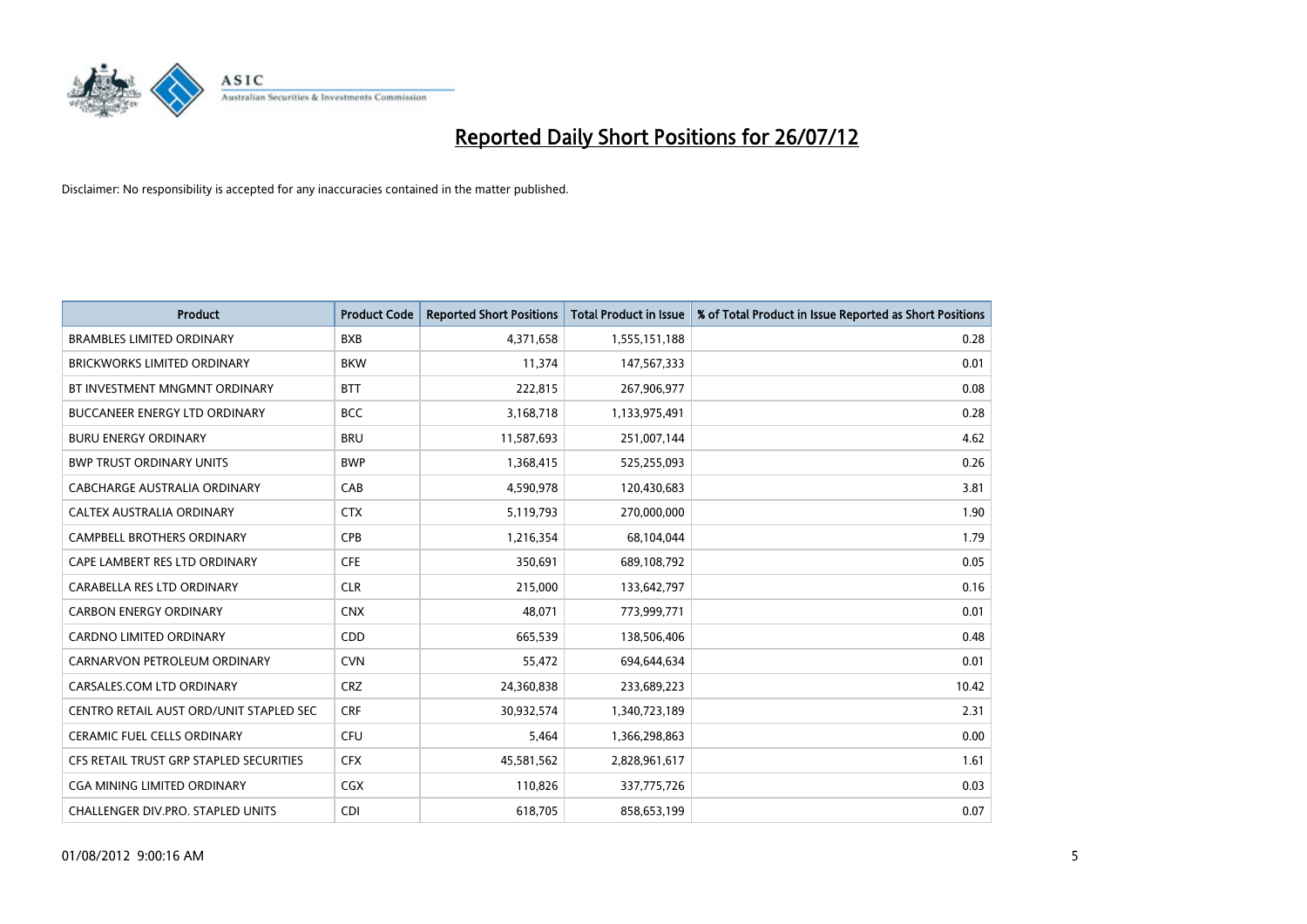

| <b>Product</b>                           | <b>Product Code</b> | <b>Reported Short Positions</b> | <b>Total Product in Issue</b> | % of Total Product in Issue Reported as Short Positions |
|------------------------------------------|---------------------|---------------------------------|-------------------------------|---------------------------------------------------------|
| <b>CHALLENGER INFRAST, STAPLED UNITS</b> | <b>CIF</b>          | 464,132                         | 316,223,785                   | 0.15                                                    |
| CHALLENGER LIMITED ORDINARY              | <b>CGF</b>          | 12,368,687                      | 544,652,710                   | 2.27                                                    |
| CHARTER HALL GROUP STAPLED US PROHIBIT.  | <b>CHC</b>          | 421,686                         | 298,839,688                   | 0.14                                                    |
| <b>CHARTER HALL RETAIL UNITS</b>         | <b>CQR</b>          | 733,597                         | 299,628,571                   | 0.24                                                    |
| <b>CHORUS LIMITED ORDINARY</b>           | <b>CNU</b>          | 1,016,263                       | 385,082,123                   | 0.26                                                    |
| CITIGOLD CORP LTD ORDINARY               | <b>CTO</b>          | 1,355,317                       | 1,238,622,051                 | 0.11                                                    |
| <b>CLOUGH LIMITED ORDINARY</b>           | <b>CLO</b>          | 121,470                         | 773,787,656                   | 0.02                                                    |
| <b>CNPR GRP UNITS/ORD STAPLED</b>        | <b>CNP</b>          | 2,537                           | 972,414,514                   | 0.00                                                    |
| <b>COAL OF AFRICA LTD ORDINARY</b>       | <b>CZA</b>          | 395,390                         | 685,472,236                   | 0.06                                                    |
| <b>COALSPUR MINES LTD ORDINARY</b>       | <b>CPL</b>          | 11,783,301                      | 620,729,899                   | 1.90                                                    |
| COBAR CONSOLIDATED ORDINARY              | CCU                 | 261,733                         | 210,101,187                   | 0.12                                                    |
| COCA-COLA AMATIL ORDINARY                | <b>CCL</b>          | 7,264,843                       | 761,319,007                   | 0.95                                                    |
| COCHLEAR LIMITED ORDINARY                | <b>COH</b>          | 5,805,736                       | 56,929,432                    | 10.20                                                   |
| <b>COCKATOO COAL ORDINARY</b>            | <b>COK</b>          | 16,709,435                      | 1,016,746,908                 | 1.64                                                    |
| <b>COFFEY INTERNATIONAL ORDINARY</b>     | <b>COF</b>          | 187,881                         | 255,833,165                   | 0.07                                                    |
| <b>COKAL LTD ORDINARY</b>                | <b>CKA</b>          | 65,563                          | 411,046,892                   | 0.02                                                    |
| <b>COLLINS FOODS LTD ORDINARY</b>        | <b>CKF</b>          | 23,670                          | 93,000,003                    | 0.03                                                    |
| COMMONWEALTH BANK, ORDINARY              | <b>CBA</b>          | 32,364,782                      | 1,592,154,780                 | 2.03                                                    |
| <b>COMMONWEALTH PROP ORDINARY UNITS</b>  | <b>CPA</b>          | 26,726,358                      | 2,347,003,413                 | 1.14                                                    |
| <b>COMPASS RESOURCES ORDINARY</b>        | <b>CMR</b>          | 7,472                           | 1,403,744,100                 | 0.00                                                    |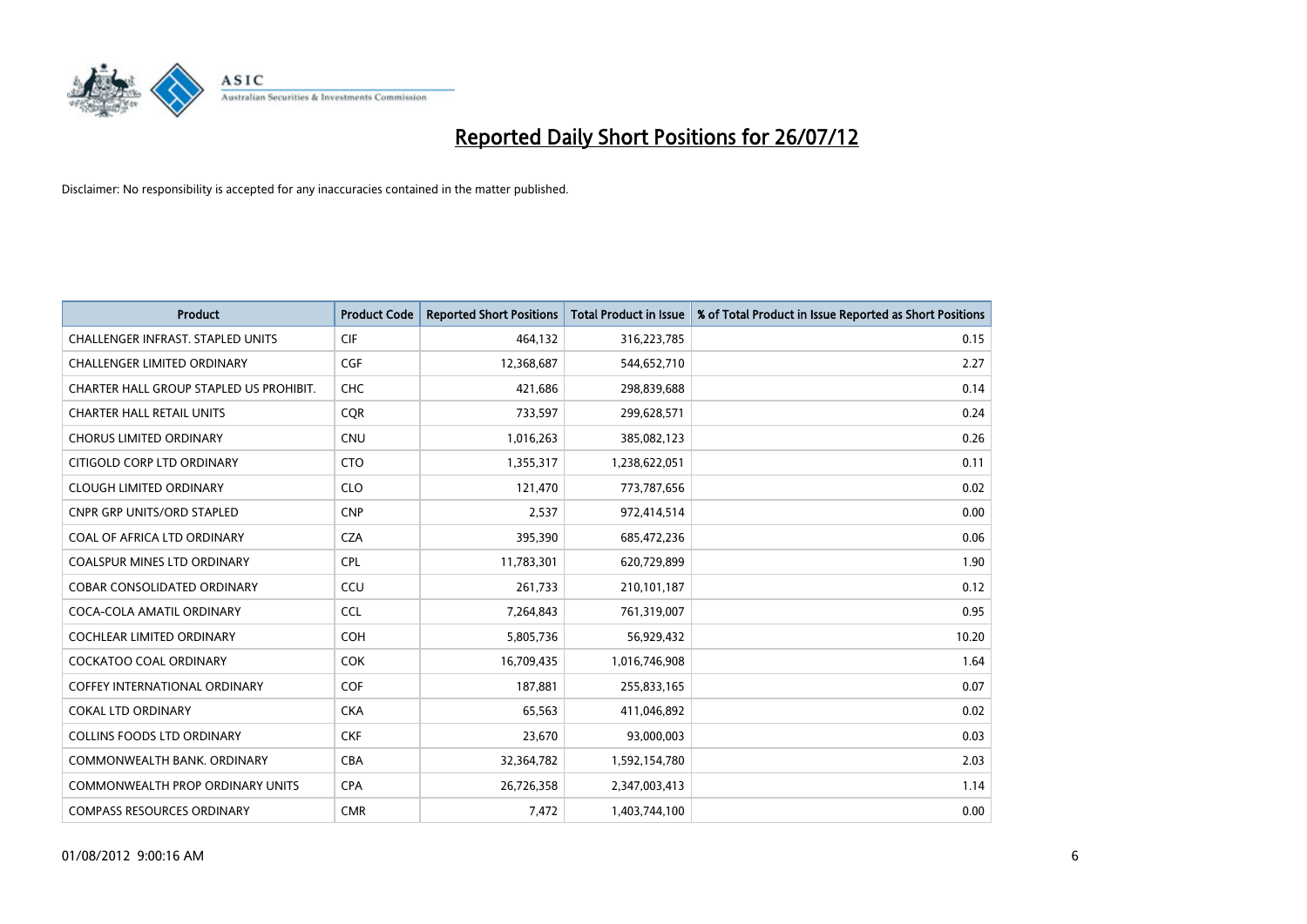

| <b>Product</b>                          | <b>Product Code</b> | <b>Reported Short Positions</b> | <b>Total Product in Issue</b> | % of Total Product in Issue Reported as Short Positions |
|-----------------------------------------|---------------------|---------------------------------|-------------------------------|---------------------------------------------------------|
| <b>COMPUTERSHARE LTD ORDINARY</b>       | CPU                 | 3,997,560                       | 555,664,059                   | 0.72                                                    |
| CONSOLIDATED MEDIA. ORDINARY            | <b>CMI</b>          | 1,206,809                       | 561,834,996                   | 0.21                                                    |
| CONTINENTAL COAL LTD ORDINARY           | CCC                 | 983                             | 439,855,399                   | 0.00                                                    |
| COOPER ENERGY LTD ORDINARY              | <b>COE</b>          | 53,042                          | 327,329,050                   | 0.02                                                    |
| <b>CREDIT CORP GROUP ORDINARY</b>       | <b>CCP</b>          | 32,973                          | 45,571,114                    | 0.07                                                    |
| <b>CROMWELL PROP STAPLED SECURITIES</b> | <b>CMW</b>          | 30,701                          | 1,169,688,943                 | 0.00                                                    |
| <b>CROWN LIMITED ORDINARY</b>           | <b>CWN</b>          | 3,668,248                       | 728,394,185                   | 0.50                                                    |
| <b>CRUSADER RESOURCES ORDINARY</b>      | CAS                 | 40,175                          | 110,146,040                   | 0.04                                                    |
| <b>CSG LIMITED ORDINARY</b>             | CSV                 | 708,558                         | 282,567,499                   | 0.25                                                    |
| <b>CSL LIMITED ORDINARY</b>             | <b>CSL</b>          | 4,459,836                       | 506,612,513                   | 0.88                                                    |
| <b>CSR LIMITED ORDINARY</b>             | <b>CSR</b>          | 48,457,963                      | 506,000,315                   | 9.58                                                    |
| <b>CUDECO LIMITED ORDINARY</b>          | CDU                 | 5,470,243                       | 189, 185, 878                 | 2.89                                                    |
| DART ENERGY LTD ORDINARY                | <b>DTE</b>          | 17,588,231                      | 769,240,406                   | 2.29                                                    |
| DAVID JONES LIMITED ORDINARY            | <b>DIS</b>          | 45,549,016                      | 528,655,600                   | 8.62                                                    |
| DECMIL GROUP LIMITED ORDINARY           | <b>DCG</b>          | 281,934                         | 167, 117, 757                 | 0.17                                                    |
| DEEP YELLOW LIMITED ORDINARY            | <b>DYL</b>          | 565,000                         | 1,129,577,503                 | 0.05                                                    |
| DEXUS PROPERTY GROUP STAPLED UNITS      | <b>DXS</b>          | 16,132,791                      | 4,839,024,176                 | 0.33                                                    |
| DISCOVERY METALS LTD ORDINARY           | <b>DML</b>          | 23,795,788                      | 442,128,231                   | 5.38                                                    |
| DOMINO PIZZA ENTERPR ORDINARY           | <b>DMP</b>          | 273,595                         | 69,899,674                    | 0.39                                                    |
| DORAY MINERALS LTD ORDINARY             | <b>DRM</b>          | 8,282                           | 81,626,525                    | 0.01                                                    |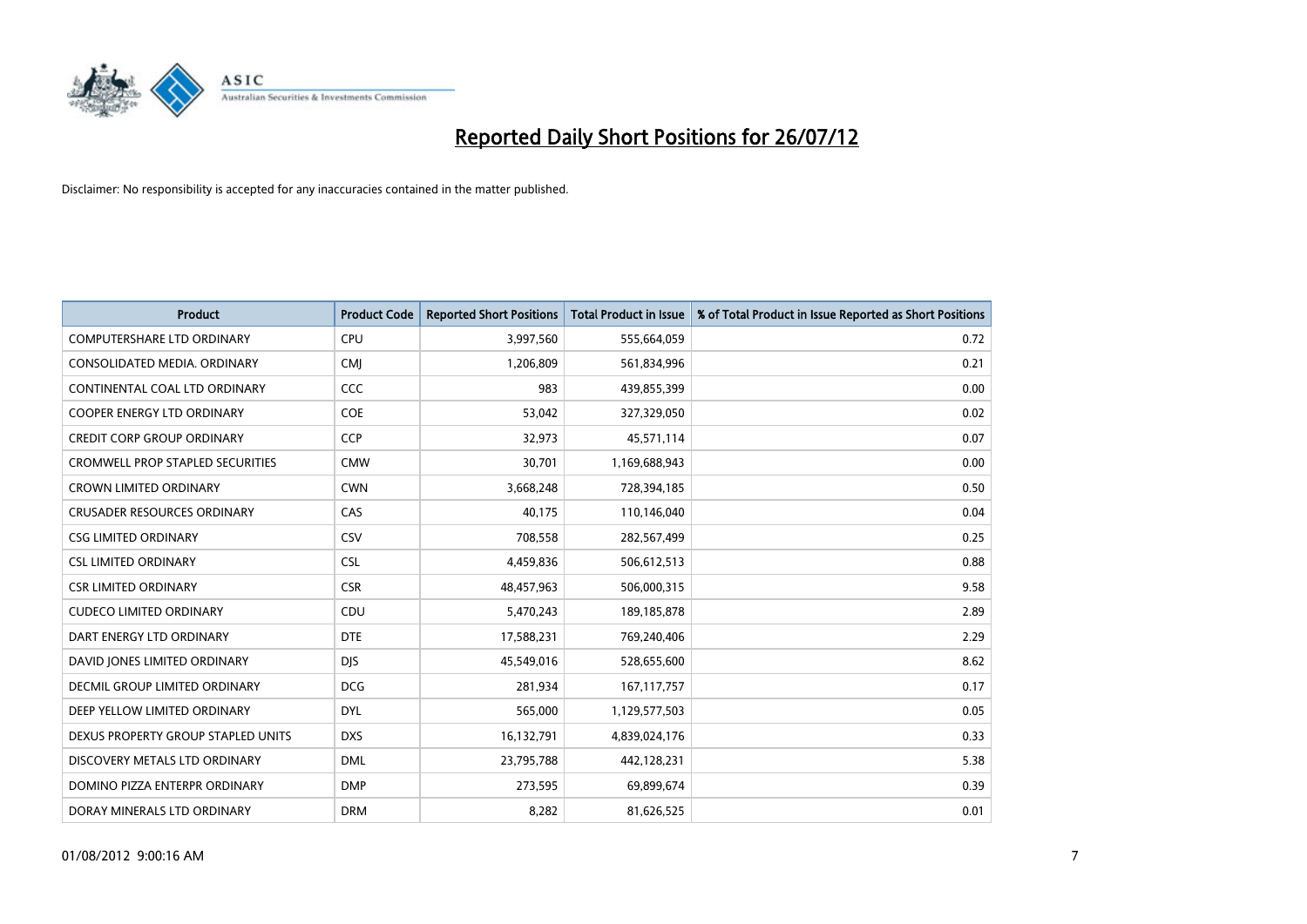

| <b>Product</b>                       | <b>Product Code</b> | <b>Reported Short Positions</b> | <b>Total Product in Issue</b> | % of Total Product in Issue Reported as Short Positions |
|--------------------------------------|---------------------|---------------------------------|-------------------------------|---------------------------------------------------------|
| DOWNER EDI LIMITED ORDINARY          | <b>DOW</b>          | 8,167,508                       | 429,100,296                   | 1.90                                                    |
| DRILLSEARCH ENERGY ORDINARY          | <b>DLS</b>          | 9,472,653                       | 337,449,196                   | 2.81                                                    |
| DUET GROUP STAPLED US PROHIBIT.      | <b>DUE</b>          | 4,516,088                       | 1,109,831,386                 | 0.41                                                    |
| DULUXGROUP LIMITED ORDINARY          | <b>DLX</b>          | 10,177,109                      | 368,984,902                   | 2.76                                                    |
| <b>DWS LTD ORDINARY</b>              | <b>DWS</b>          | 4,050                           | 132,362,763                   | 0.00                                                    |
| ECHO ENTERTAINMENT ORDINARY          | EGP                 | 21,680,965                      | 825,672,730                   | 2.63                                                    |
| <b>ELDERS LIMITED ORDINARY</b>       | <b>ELD</b>          | 17,674,328                      | 448,598,480                   | 3.94                                                    |
| ELDORADO GOLD CORP CDI 1:1           | EAU                 | 18,843                          | 4,815,508                     | 0.39                                                    |
| ELEMENTAL MINERALS ORDINARY          | <b>ELM</b>          | 338,584                         | 243,614,280                   | 0.14                                                    |
| ELEMENTOS LIMITED ORDINARY           | <b>ELT</b>          | 16                              | 82,383,526                    | 0.00                                                    |
| <b>EMECO HOLDINGS ORDINARY</b>       | <b>EHL</b>          | 7,497,832                       | 631,237,586                   | 1.19                                                    |
| <b>ENDEAVOUR MIN CORP CDI 1:1</b>    | <b>EVR</b>          | 4,036                           | 117,438,458                   | 0.00                                                    |
| <b>ENERGY RESOURCES ORDINARY 'A'</b> | <b>ERA</b>          | 9,791,292                       | 517,725,062                   | 1.89                                                    |
| <b>ENERGY WORLD CORPOR, ORDINARY</b> | <b>EWC</b>          | 18,571,258                      | 1,734,166,672                 | 1.07                                                    |
| ENVESTRA LIMITED ORDINARY            | <b>ENV</b>          | 16,053,946                      | 1,572,392,111                 | 1.02                                                    |
| EQUATORIAL RES LTD ORDINARY          | EQX                 | 100,581                         | 117,235,353                   | 0.09                                                    |
| EUREKA ENERGY LTD ORDINARY           | <b>EKA</b>          | 386,000                         | 237,764,050                   | 0.16                                                    |
| EVOLUTION MINING LTD ORDINARY        | <b>EVN</b>          | 1,979,219                       | 707,105,713                   | 0.28                                                    |
| <b>EXCO RESOURCES LTD ORDINARY</b>   | <b>EXS</b>          | 60                              | 356,044,187                   | 0.00                                                    |
| FAIRFAX MEDIA LTD ORDINARY           | <b>FXI</b>          | 297,806,574                     | 2,351,955,725                 | 12.66                                                   |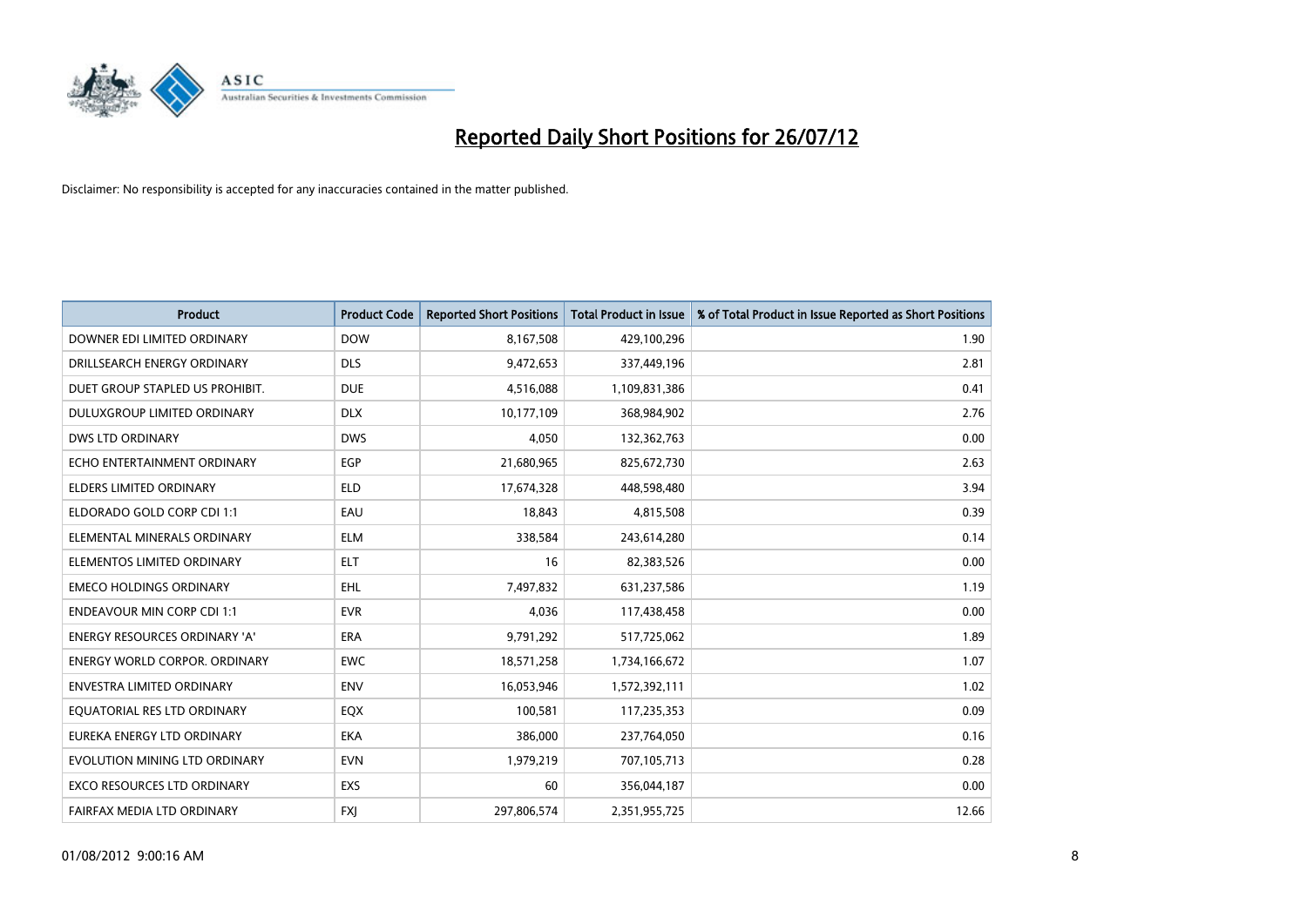

| <b>Product</b>                            | <b>Product Code</b> | <b>Reported Short Positions</b> | <b>Total Product in Issue</b> | % of Total Product in Issue Reported as Short Positions |
|-------------------------------------------|---------------------|---------------------------------|-------------------------------|---------------------------------------------------------|
| <b>FAR LTD ORDINARY</b>                   | <b>FAR</b>          | 21,491,801                      | 2,499,846,742                 | 0.86                                                    |
| FKP PROPERTY GROUP STAPLED SECURITIES     | <b>FKP</b>          | 39,350,245                      | 1,212,083,417                 | 3.25                                                    |
| FLEETWOOD CORP ORDINARY                   | <b>FWD</b>          | 227,382                         | 59,217,993                    | 0.38                                                    |
| FLETCHER BUILDING ORDINARY                | <b>FBU</b>          | 10,367,181                      | 682,866,936                   | 1.52                                                    |
| <b>FLEXIGROUP LIMITED ORDINARY</b>        | <b>FXL</b>          | 474,443                         | 282,113,791                   | 0.17                                                    |
| <b>FLIGHT CENTRE ORDINARY</b>             | <b>FLT</b>          | 13,566,104                      | 100,047,288                   | 13.56                                                   |
| FLINDERS MINES LTD ORDINARY               | <b>FMS</b>          | 1,922,341                       | 1,821,300,404                 | 0.11                                                    |
| <b>FOCUS MINERALS LTD ORDINARY</b>        | <b>FML</b>          | 289,126                         | 4,320,773,701                 | 0.01                                                    |
| FORGE GROUP LIMITED ORDINARY              | FGE                 | 362,998                         | 86,169,014                    | 0.42                                                    |
| FORTESCUE METALS GRP ORDINARY             | <b>FMG</b>          | 188,713,592                     | 3,113,798,659                 | 6.06                                                    |
| <b>G.U.D. HOLDINGS ORDINARY</b>           | GUD                 | 1,030,936                       | 70,803,455                    | 1.46                                                    |
| <b>GALAXY RESOURCES ORDINARY</b>          | <b>GXY</b>          | 5,670,728                       | 506,359,381                   | 1.12                                                    |
| <b>GENETIC TECHNOLOGIES ORDINARY</b>      | <b>GTG</b>          | 428,400                         | 464,771,819                   | 0.09                                                    |
| <b>GEODYNAMICS LIMITED ORDINARY</b>       | GDY                 | 850                             | 406,452,608                   | 0.00                                                    |
| <b>GINDALBIE METALS LTD ORDINARY</b>      | <b>GBG</b>          | 53,939,216                      | 1,247,487,454                 | 4.32                                                    |
| <b>GOODMAN FIELDER, ORDINARY</b>          | GFF                 | 40,471,477                      | 1,955,559,207                 | 2.07                                                    |
| <b>GOODMAN GROUP STAPLED US PROHIBIT.</b> | <b>GMG</b>          | 11,553,938                      | 1,605,107,475                 | 0.72                                                    |
| <b>GPT GROUP STAPLED SEC.</b>             | <b>GPT</b>          | 6,871,220                       | 1,766,785,075                 | 0.39                                                    |
| <b>GRAINCORP LIMITED A CLASS ORDINARY</b> | <b>GNC</b>          | 1,350,631                       | 198,318,900                   | 0.68                                                    |
| <b>GRANGE RESOURCES, ORDINARY</b>         | <b>GRR</b>          | 1.948.285                       | 1,155,487,102                 | 0.17                                                    |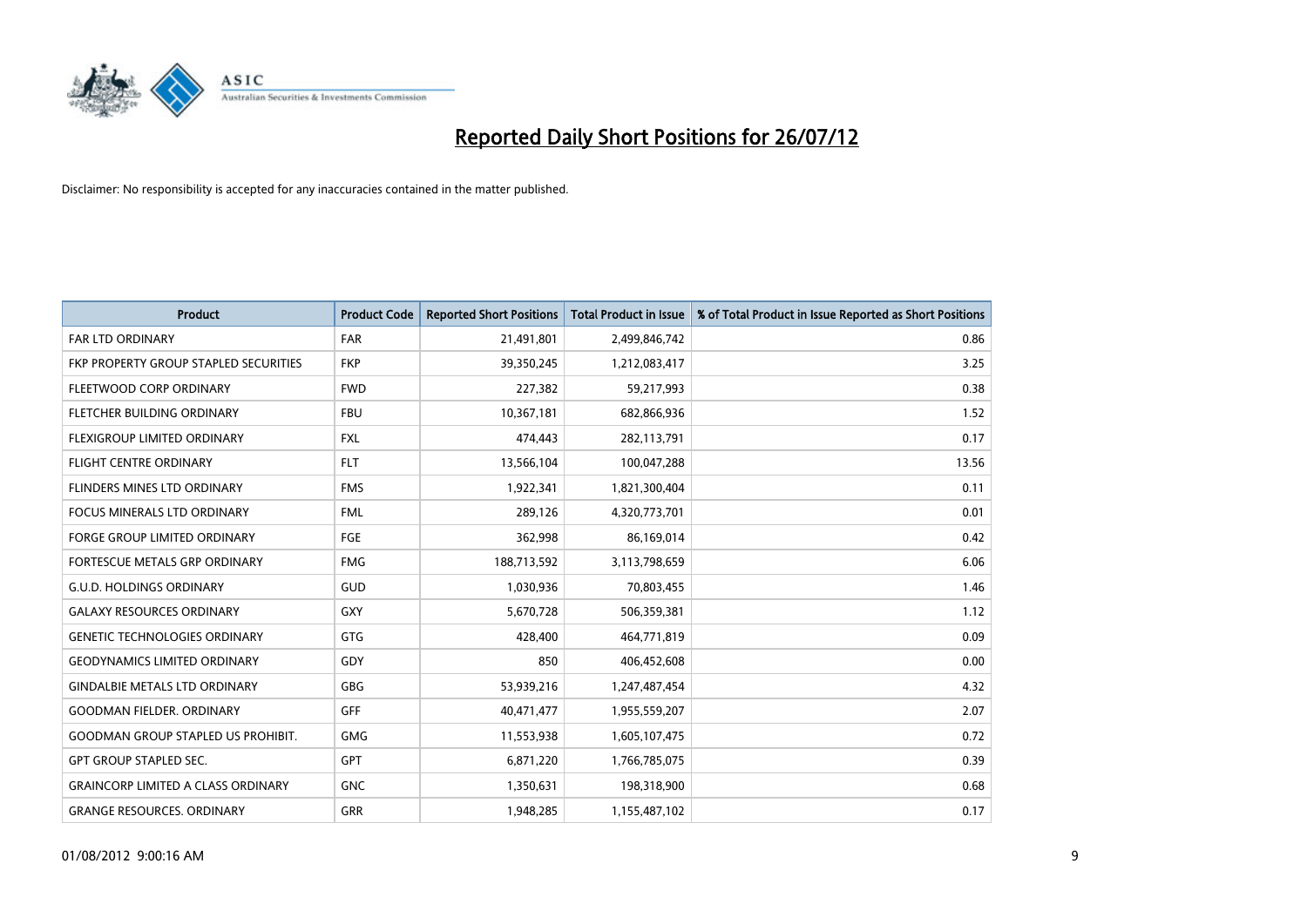

| <b>Product</b>                        | <b>Product Code</b> | <b>Reported Short Positions</b> | <b>Total Product in Issue</b> | % of Total Product in Issue Reported as Short Positions |
|---------------------------------------|---------------------|---------------------------------|-------------------------------|---------------------------------------------------------|
| <b>GREENLAND MIN EN LTD ORDINARY</b>  | GGG                 | 3,716,054                       | 416,390,488                   | 0.89                                                    |
| <b>GRYPHON MINERALS LTD ORDINARY</b>  | GRY                 | 17,863,127                      | 348,264,983                   | 5.13                                                    |
| <b>GUILDFORD COAL LTD ORDINARY</b>    | <b>GUF</b>          | 2,010,087                       | 476,867,530                   | 0.42                                                    |
| <b>GUJARAT NRE COAL LTD ORDINARY</b>  | <b>GNM</b>          | 663,500                         | 1,093,137,858                 | 0.06                                                    |
| <b>GUNNS LIMITED ORDINARY</b>         | <b>GNS</b>          | 55,081,063                      | 848,401,559                   | 6.49                                                    |
| <b>GWA GROUP LTD ORDINARY</b>         | <b>GWA</b>          | 16,847,160                      | 302,005,514                   | 5.58                                                    |
| HARVEY NORMAN ORDINARY                | <b>HVN</b>          | 104,280,614                     | 1,062,316,784                 | 9.82                                                    |
| HASTIE GROUP LIMITED ORDINARY         | <b>HST</b>          | 210,891                         | 137,353,504                   | 0.15                                                    |
| HASTINGS DIVERSIFIED STAPLED SECURITY | <b>HDF</b>          | 796,429                         | 530,001,072                   | 0.15                                                    |
| <b>HENDERSON GROUP CDI 1:1</b>        | <b>HGG</b>          | 6,294,952                       | 707,807,610                   | 0.89                                                    |
| HFA HOLDINGS LIMITED ORDINARY         | <b>HFA</b>          | 3,809                           | 117,332,831                   | 0.00                                                    |
| HILLGROVE RES LTD ORDINARY            | <b>HGO</b>          | 6,915,913                       | 912,901,046                   | 0.76                                                    |
| HILLS HOLDINGS LTD ORDINARY           | <b>HIL</b>          | 2,962,467                       | 246,500,444                   | 1.20                                                    |
| HORIZON OIL LIMITED ORDINARY          | <b>HZN</b>          | 27,900,408                      | 1,130,811,515                 | 2.47                                                    |
| <b>ICON ENERGY LIMITED ORDINARY</b>   | <b>ICN</b>          | 72                              | 469,301,394                   | 0.00                                                    |
| <b>IINET LIMITED ORDINARY</b>         | <b>IIN</b>          | 43,481                          | 160,968,847                   | 0.03                                                    |
| ILUKA RESOURCES ORDINARY              | ILU                 | 36,900,696                      | 418,700,517                   | 8.81                                                    |
| <b>IMDEX LIMITED ORDINARY</b>         | <b>IMD</b>          | 628,441                         | 208,235,426                   | 0.30                                                    |
| IMF (AUSTRALIA) LTD ORDINARY          | <b>IMF</b>          | 5,588                           | 123,828,193                   | 0.00                                                    |
| <b>INCITEC PIVOT ORDINARY</b>         | <b>IPL</b>          | 1,980,570                       | 1,628,730,107                 | 0.12                                                    |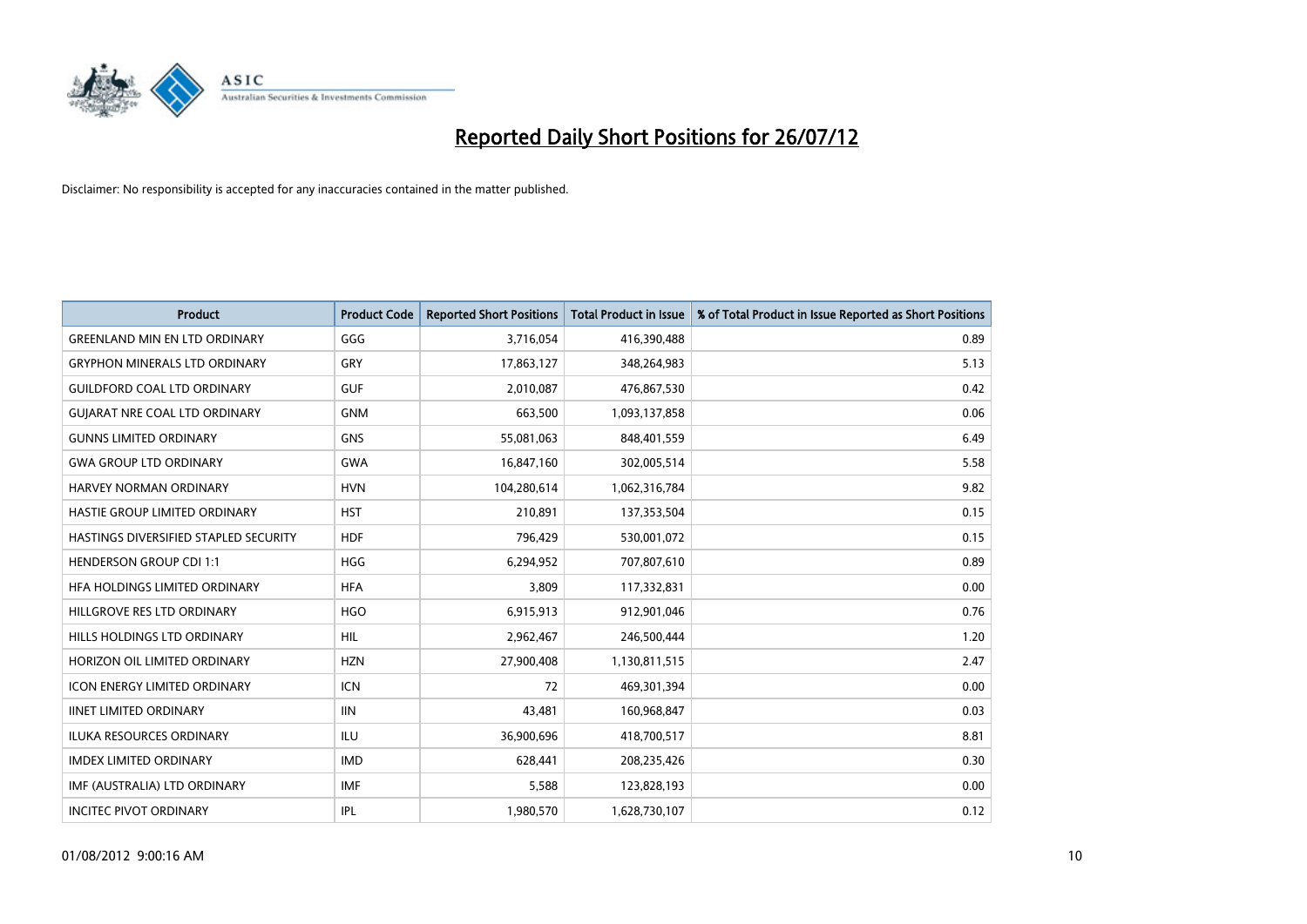

| <b>Product</b>                                  | <b>Product Code</b> | <b>Reported Short Positions</b> | <b>Total Product in Issue</b> | % of Total Product in Issue Reported as Short Positions |
|-------------------------------------------------|---------------------|---------------------------------|-------------------------------|---------------------------------------------------------|
| <b>INDEPENDENCE GROUP ORDINARY</b>              | <b>IGO</b>          | 11,922,948                      | 232,882,535                   | 5.12                                                    |
| INDOPHIL RESOURCES ORDINARY                     | <b>IRN</b>          | 860,870                         | 1,203,146,194                 | 0.07                                                    |
| <b>INDUSTREA LIMITED ORDINARY</b>               | IDL                 | 587,745                         | 370,268,218                   | 0.16                                                    |
| INFIGEN ENERGY STAPLED SECURITIES               | <b>IFN</b>          | 4,951,691                       | 762,265,972                   | 0.65                                                    |
| <b>INSURANCE AUSTRALIA ORDINARY</b>             | IAG                 | 5,177,441                       | 2,079,034,021                 | 0.25                                                    |
| INTEGRA MINING LTD, ORDINARY                    | <b>IGR</b>          | 7,666,762                       | 934,440,899                   | 0.82                                                    |
| <b>INTREPID MINES ORDINARY</b>                  | <b>IAU</b>          | 11,520,543                      | 525,920,331                   | 2.19                                                    |
| <b>INVESTA OFFICE FUND STAPLED SECURITIES</b>   | <b>IOF</b>          | 2,978,163                       | 614,047,458                   | 0.49                                                    |
| <b>INVOCARE LIMITED ORDINARY</b>                | <b>IVC</b>          | 3,772,534                       | 110,030,298                   | 3.43                                                    |
| ION LIMITED ORDINARY                            | <b>ION</b>          | 164,453                         | 256,365,105                   | 0.06                                                    |
| <b>IOOF HOLDINGS LTD ORDINARY</b>               | IFL                 | 1,547,001                       | 229,794,395                   | 0.67                                                    |
| <b>IPROPERTY GROUP LTD ORDINARY</b>             | <b>IPP</b>          | 400,000                         | 179,879,862                   | 0.22                                                    |
| <b>IRESS LIMITED ORDINARY</b>                   | <b>IRE</b>          | 3,789,209                       | 128,428,871                   | 2.95                                                    |
| <b>IRON ORE HOLDINGS ORDINARY</b>               | <b>IOH</b>          | 54,466                          | 161,330,094                   | 0.03                                                    |
| ISHARES MSCI AUS 200 ISHARES MSCI AUS 200       | IOZ                 | 61,652                          | 5,253,191                     | 1.17                                                    |
| ISHARES MSCI EM MKTS CDI 1:1                    | IEM                 | 486                             | 425,700,000                   | 0.00                                                    |
| ISHARES RUSSELL 2000 CDI 1:1                    | <b>IRU</b>          | 7,624                           | 147,350,000                   | 0.01                                                    |
| ISHARES S&P HIGH DIV ISHARES S&P HIGH DIV       | <b>IHD</b>          | 8,053                           | 4,303,291                     | 0.19                                                    |
| <b>IVANHOE AUSTRALIA ORDINARY</b>               | <b>IVA</b>          | 4,190,034                       | 554,180,495                   | 0.76                                                    |
| <b>IAMES HARDIE INDUST CHESS DEPOSITARY INT</b> | <b>IHX</b>          | 10,811,219                      | 437,938,350                   | 2.47                                                    |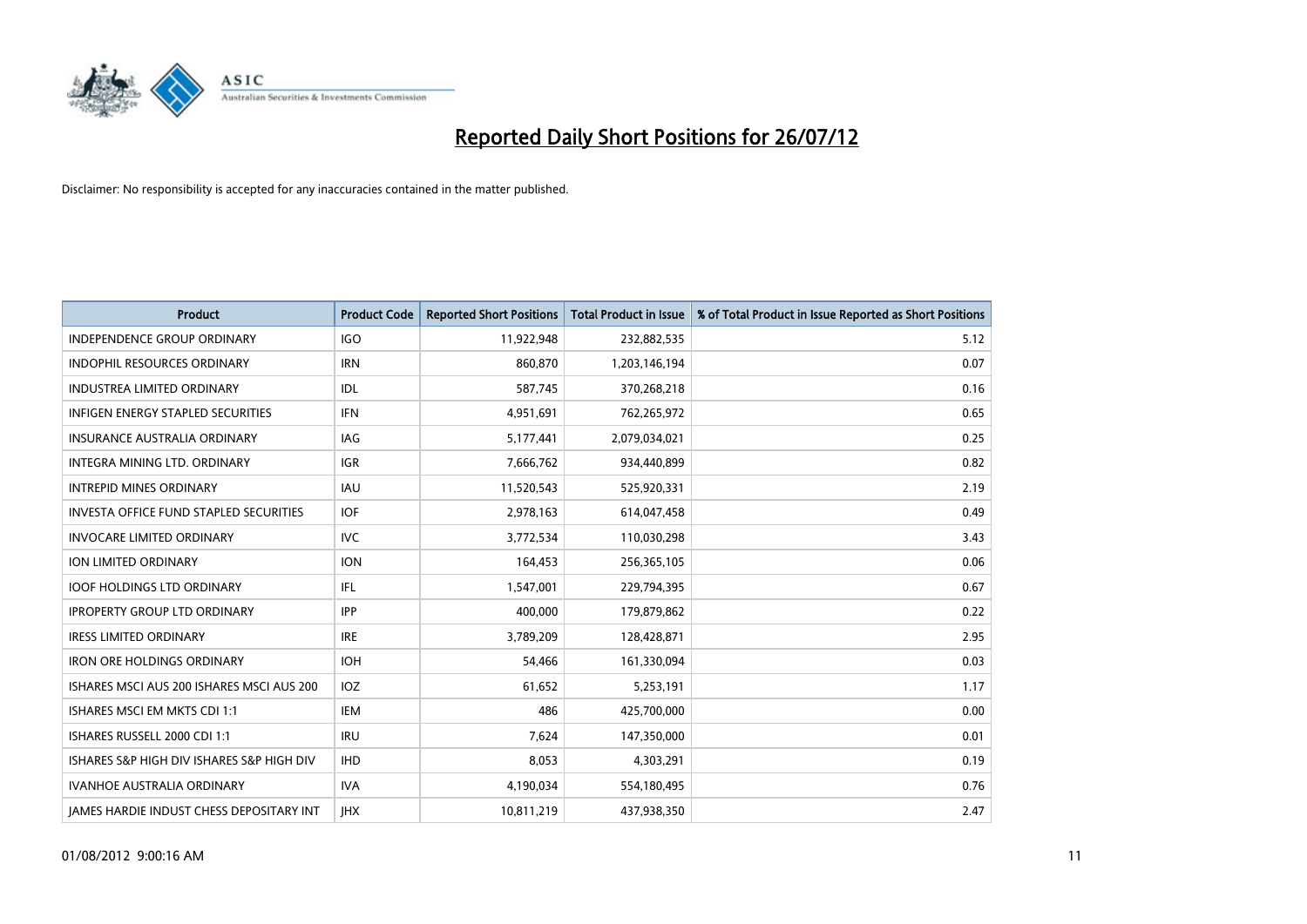

| <b>Product</b>                        | <b>Product Code</b> | <b>Reported Short Positions</b> | <b>Total Product in Issue</b> | % of Total Product in Issue Reported as Short Positions |
|---------------------------------------|---------------------|---------------------------------|-------------------------------|---------------------------------------------------------|
| <b>JB HI-FI LIMITED ORDINARY</b>      | <b>IBH</b>          | 21,252,613                      | 98,850,643                    | 21.50                                                   |
| <b>JUPITER MINES ORDINARY</b>         | <b>IMS</b>          | 158                             | 1,806,834,044                 | 0.00                                                    |
| <b>KAGARA LTD ORDINARY</b>            | <b>KZL</b>          | 3,516,325                       | 798,953,117                   | 0.44                                                    |
| KANGAROO RES LTD ORDINARY             | <b>KRL</b>          | 605                             | 3,434,430,012                 | 0.00                                                    |
| KAROON GAS AUSTRALIA ORDINARY         | <b>KAR</b>          | 877,028                         | 221,420,769                   | 0.40                                                    |
| KATHMANDU HOLD LTD ORDINARY           | <b>KMD</b>          | 1,776,304                       | 200,000,000                   | 0.89                                                    |
| <b>KBL MINING LIMITED ORDINARY</b>    | <b>KBL</b>          | 1,820                           | 283,921,456                   | 0.00                                                    |
| KENTOR GOLD LIMITED ORDINARY          | KGL                 | 290                             | 116,209,874                   | 0.00                                                    |
| KINGSGATE CONSOLID. ORDINARY          | <b>KCN</b>          | 6,178,774                       | 151,263,789                   | 4.08                                                    |
| KINGSROSE MINING LTD ORDINARY         | <b>KRM</b>          | 123,991                         | 289,210,845                   | 0.04                                                    |
| LEIGHTON HOLDINGS ORDINARY            | LEI                 | 11,583,204                      | 337,087,596                   | 3.44                                                    |
| LEND LEASE GROUP UNIT/ORD STAPLED     | LLC                 | 7,336,849                       | 572,789,827                   | 1.28                                                    |
| LINC ENERGY LTD ORDINARY              | <b>LNC</b>          | 42,114,478                      | 504,487,631                   | 8.35                                                    |
| LIQUEFIED NATURAL ORDINARY            | <b>LNG</b>          | 272,800                         | 267,699,015                   | 0.10                                                    |
| <b>LYNAS CORPORATION ORDINARY</b>     | <b>LYC</b>          | 196,467,039                     | 1,715,029,131                 | 11.46                                                   |
| M2 TELECOMMUNICATION ORDINARY         | <b>MTU</b>          | 1,746,342                       | 156,571,954                   | 1.12                                                    |
| MACA LIMITED ORDINARY                 | <b>MLD</b>          | 888                             | 150,000,000                   | 0.00                                                    |
| <b>MACMAHON HOLDINGS ORDINARY</b>     | <b>MAH</b>          | 5,167,043                       | 741,316,038                   | 0.70                                                    |
| MACO ATLAS ROADS GRP ORDINARY STAPLED | <b>MQA</b>          | 6,244,680                       | 478,531,436                   | 1.30                                                    |
| MACQUARIE GROUP LTD ORDINARY          | <b>MOG</b>          | 6,833,676                       | 345,780,079                   | 1.98                                                    |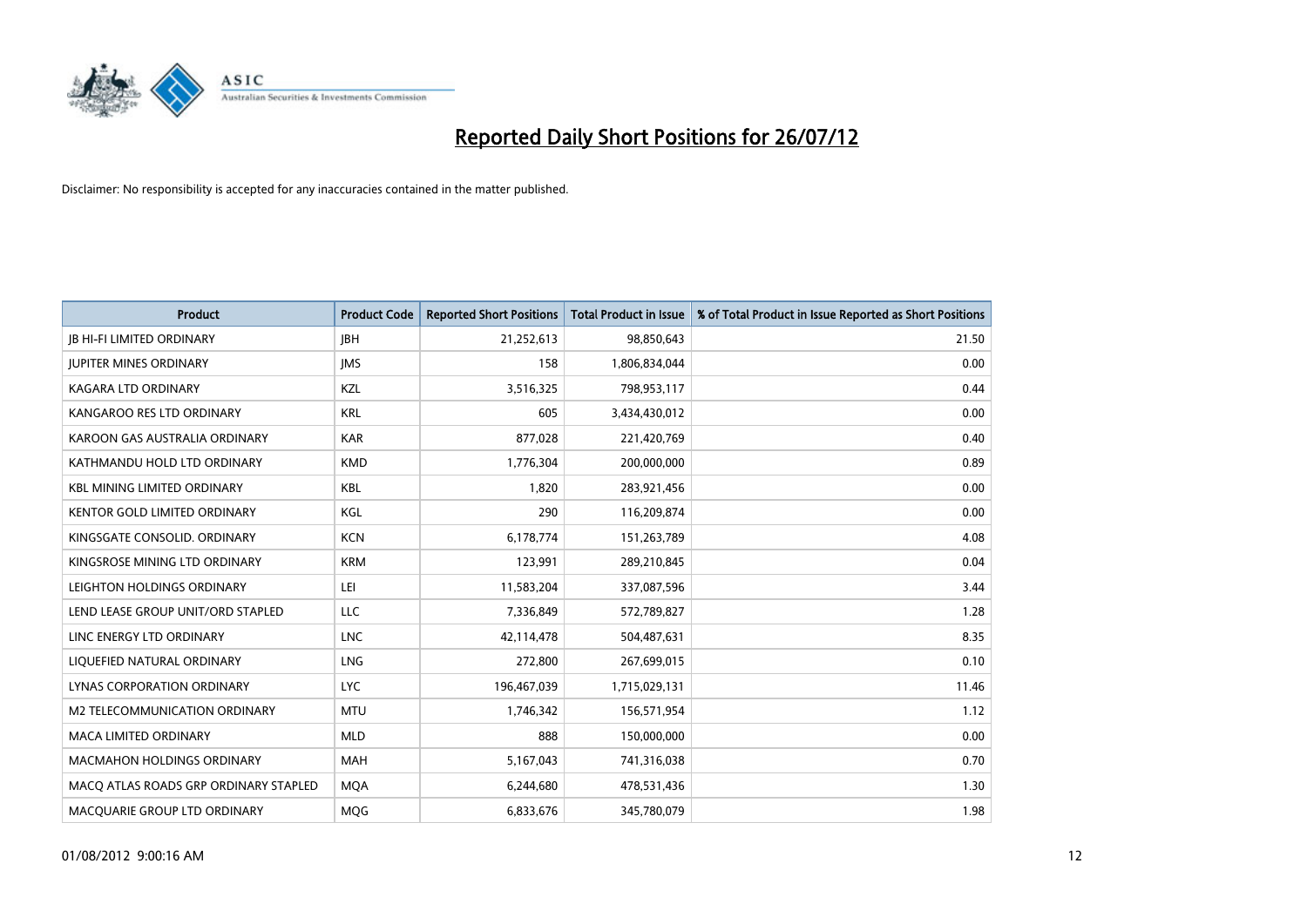

| <b>Product</b>                       | <b>Product Code</b> | <b>Reported Short Positions</b> | <b>Total Product in Issue</b> | % of Total Product in Issue Reported as Short Positions |
|--------------------------------------|---------------------|---------------------------------|-------------------------------|---------------------------------------------------------|
| <b>MARENGO MINING ORDINARY</b>       | <b>MGO</b>          | 39,850                          | 1,137,078,446                 | 0.00                                                    |
| <b>MATRIX C &amp; E LTD ORDINARY</b> | <b>MCE</b>          | 904,104                         | 94,555,428                    | 0.96                                                    |
| <b>MAVERICK DRILLING ORDINARY</b>    | <b>MAD</b>          | 1,471,785                       | 267,594,286                   | 0.55                                                    |
| MCMILLAN SHAKESPEARE ORDINARY        | <b>MMS</b>          | 52,648                          | 74,523,965                    | 0.07                                                    |
| MEDUSA MINING LTD ORDINARY           | <b>MML</b>          | 1,712,316                       | 188,903,911                   | 0.91                                                    |
| MEO AUSTRALIA LTD ORDINARY           | <b>MEO</b>          | 3,472,533                       | 539,913,260                   | 0.64                                                    |
| <b>MERMAID MARINE ORDINARY</b>       | <b>MRM</b>          | 1,103,562                       | 219,453,350                   | 0.50                                                    |
| MESOBLAST LIMITED ORDINARY           | <b>MSB</b>          | 18,519,491                      | 284,478,361                   | 6.51                                                    |
| METALS X LIMITED ORDINARY            | <b>MLX</b>          | 2,301,873                       | 1,316,663,257                 | 0.17                                                    |
| METCASH LIMITED ORDINARY             | <b>MTS</b>          | 34,689,982                      | 864,203,007                   | 4.01                                                    |
| METGASCO LIMITED ORDINARY            | <b>MEL</b>          | 279,267                         | 337,414,140                   | 0.08                                                    |
| METMINCO LIMITED ORDINARY            | <b>MNC</b>          | 1,095,689                       | 1,749,541,573                 | 0.06                                                    |
| MICLYN EXP OFFSHR ORDINARY           | <b>MIO</b>          | 87,796                          | 278,515,705                   | 0.03                                                    |
| MILTON CORPORATION ORDINARY          | <b>MLT</b>          | 12,800                          | 121,625,655                   | 0.01                                                    |
| MINCOR RESOURCES NL ORDINARY         | <b>MCR</b>          | 1,287,571                       | 188,708,274                   | 0.68                                                    |
| MINERAL DEPOSITS ORDINARY            | <b>MDL</b>          | 381,568                         | 83,538,786                    | 0.46                                                    |
| MINERAL RESOURCES. ORDINARY          | <b>MIN</b>          | 2,854,652                       | 184,856,018                   | 1.54                                                    |
| MIRABELA NICKEL LTD ORDINARY         | <b>MBN</b>          | 11,717,977                      | 876,571,645                   | 1.34                                                    |
| MIRVAC GROUP STAPLED SECURITIES      | <b>MGR</b>          | 7,670,865                       | 3,422,151,869                 | 0.22                                                    |
| MOLOPO ENERGY LTD ORDINARY           | <b>MPO</b>          | 1,115,275                       | 245,789,911                   | 0.45                                                    |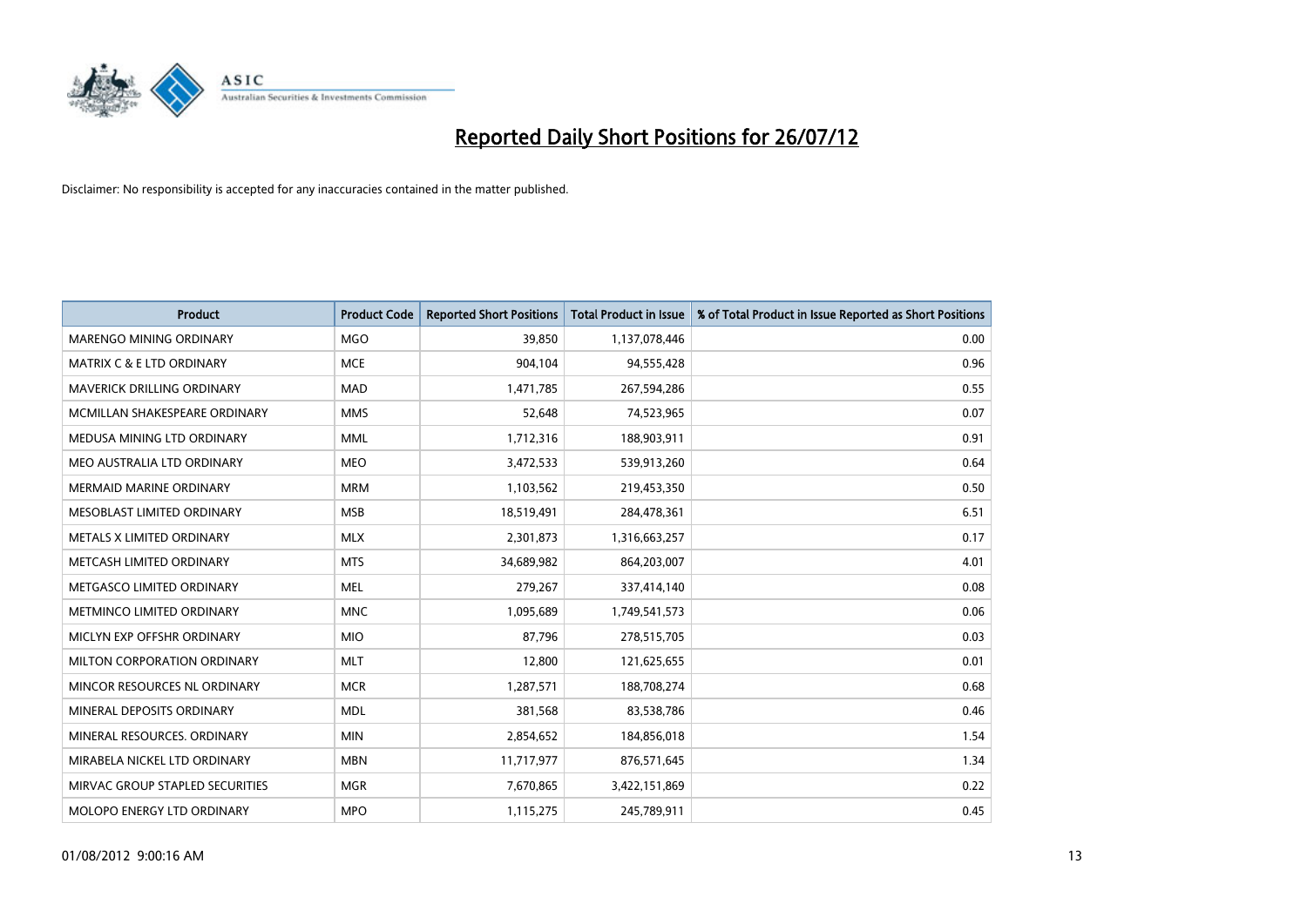

| <b>Product</b>                     | <b>Product Code</b> | <b>Reported Short Positions</b> | Total Product in Issue | % of Total Product in Issue Reported as Short Positions |
|------------------------------------|---------------------|---------------------------------|------------------------|---------------------------------------------------------|
| <b>MONADELPHOUS GROUP ORDINARY</b> | <b>MND</b>          | 2,889,508                       | 88,674,327             | 3.26                                                    |
| MORTGAGE CHOICE LTD ORDINARY       | <b>MOC</b>          | 2,250,632                       | 120,319,572            | 1.87                                                    |
| <b>MOUNT GIBSON IRON ORDINARY</b>  | <b>MGX</b>          | 9,023,449                       | 1,085,728,430          | 0.83                                                    |
| MURCHISON METALS LTD ORDINARY      | <b>MMX</b>          | 5,747,351                       | 450,093,277            | 1.28                                                    |
| MYER HOLDINGS LTD ORDINARY         | <b>MYR</b>          | 58,045,886                      | 583,384,551            | 9.95                                                    |
| <b>MYSTATE LIMITED ORDINARY</b>    | <b>MYS</b>          | 17,658                          | 86,977,573             | 0.02                                                    |
| NATIONAL AUST. BANK ORDINARY       | <b>NAB</b>          | 14,866,570                      | 2,273,158,183          | 0.65                                                    |
| NAVITAS LIMITED ORDINARY           | <b>NVT</b>          | 10,625,313                      | 375,318,628            | 2.83                                                    |
| NEON ENERGY LIMITED ORDINARY       | <b>NEN</b>          | 787,609                         | 439,189,518            | 0.18                                                    |
| NEW HOPE CORPORATION ORDINARY      | <b>NHC</b>          | 2,759,709                       | 830,411,534            | 0.33                                                    |
| NEWCREST MINING ORDINARY           | <b>NCM</b>          | 2,127,346                       | 765,000,000            | 0.28                                                    |
| NEWS CORP A NON-VOTING CDI         | <b>NWSLV</b>        | 3,708,763                       | 1,575,794,171          | 0.24                                                    |
| NEWS CORP B VOTING CDI             | <b>NWS</b>          | 944.147                         | 798,520,953            | 0.12                                                    |
| NEWSAT LIMITED ORDINARY            | <b>NWT</b>          | 70,000                          | 233,052,157            | 0.03                                                    |
| NEXTDC LIMITED ORDINARY            | <b>NXT</b>          | 1,946,740                       | 150,602,388            | 1.29                                                    |
| NEXUS ENERGY LIMITED ORDINARY      | <b>NXS</b>          | 1,101,580                       | 1,329,821,159          | 0.08                                                    |
| NIB HOLDINGS LIMITED ORDINARY      | <b>NHF</b>          | 39,070                          | 439,004,182            | 0.01                                                    |
| NIDO PETROLEUM ORDINARY            | <b>NDO</b>          | 105,313                         | 1,390,829,818          | 0.01                                                    |
| NOBLE MINERAL RES ORDINARY         | <b>NMG</b>          | 4,327,710                       | 610,147,952            | 0.71                                                    |
| NORFOLK GROUP ORDINARY             | <b>NFK</b>          | 750                             | 158,890,730            | 0.00                                                    |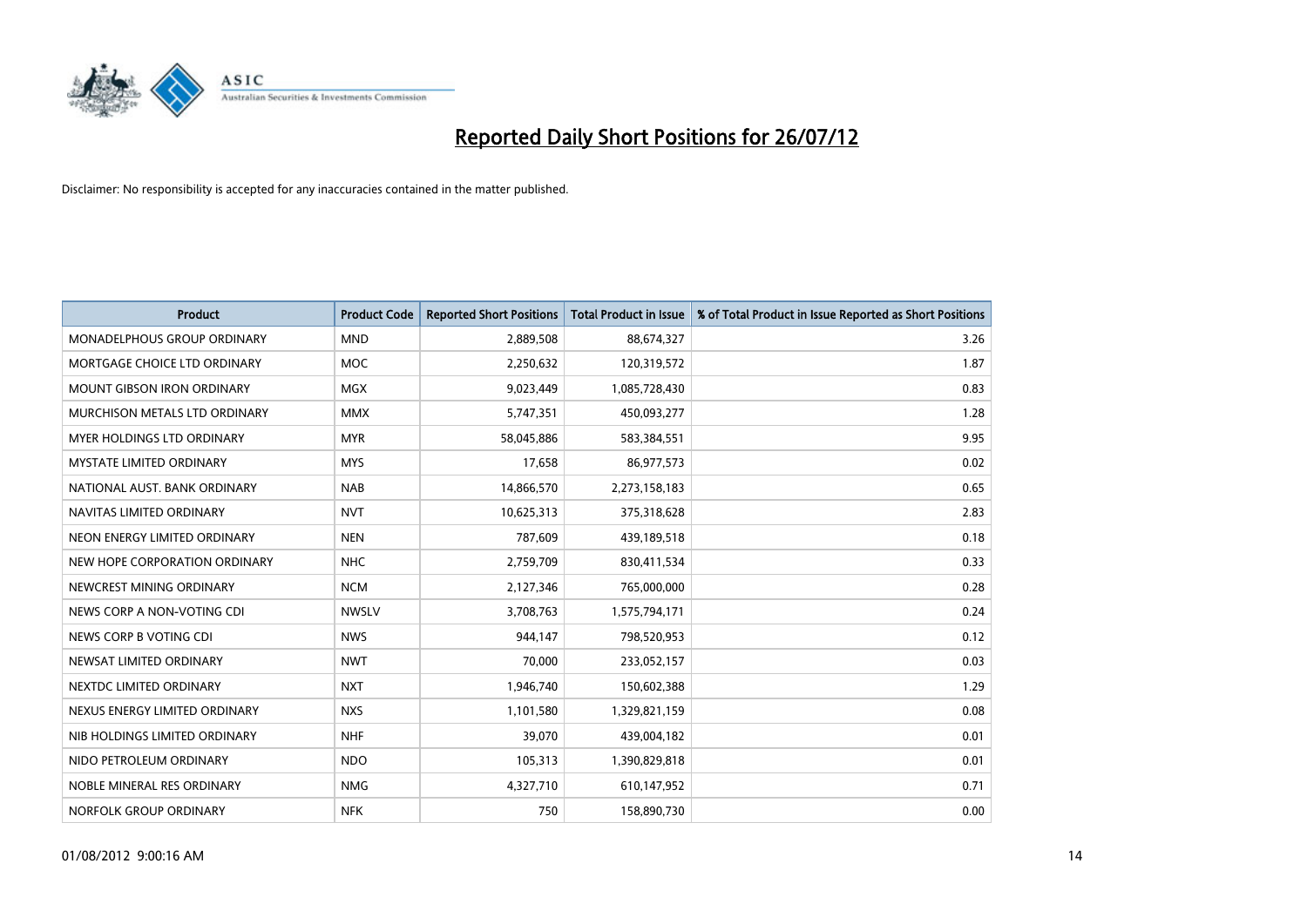

| <b>Product</b>                        | <b>Product Code</b> | <b>Reported Short Positions</b> | <b>Total Product in Issue</b> | % of Total Product in Issue Reported as Short Positions |
|---------------------------------------|---------------------|---------------------------------|-------------------------------|---------------------------------------------------------|
| NORTHERN IRON LTD ORDINARY            | <b>NFE</b>          | 327,282                         | 369,980,113                   | 0.09                                                    |
| NORTHERN STAR ORDINARY                | <b>NST</b>          | 3,592,702                       | 408,788,032                   | 0.88                                                    |
| NORTON GOLD FIELDS ORDINARY           | <b>NGF</b>          | 2,500,000                       | 849,580,265                   | 0.29                                                    |
| NRW HOLDINGS LIMITED ORDINARY         | <b>NWH</b>          | 519,609                         | 278,888,011                   | 0.19                                                    |
| NUFARM LIMITED ORDINARY               | <b>NUF</b>          | 6,576,240                       | 262,142,247                   | 2.51                                                    |
| OAKTON LIMITED ORDINARY               | <b>OKN</b>          | 676,289                         | 91,721,874                    | 0.74                                                    |
| OCEANAGOLD CORP. CHESS DEPOSITARY INT | <b>OGC</b>          | 384,738                         | 262,982,710                   | 0.15                                                    |
| OIL SEARCH LTD ORDINARY               | OSH                 | 5,120,773                       | 1,331,356,047                 | 0.38                                                    |
| OM HOLDINGS LIMITED ORDINARY          | OMH                 | 6,224,899                       | 604,105,150                   | 1.03                                                    |
| ORICA LIMITED ORDINARY                | ORI                 | 2,978,114                       | 365,642,802                   | 0.81                                                    |
| ORIGIN ENERGY ORDINARY                | <b>ORG</b>          | 5,955,257                       | 1,089,593,153                 | 0.55                                                    |
| OROCOBRE LIMITED ORDINARY             | <b>ORE</b>          | 163,021                         | 103,195,029                   | 0.16                                                    |
| OROTONGROUP LIMITED ORDINARY          | ORL                 | 261,807                         | 40,880,902                    | 0.64                                                    |
| OZ MINERALS ORDINARY                  | OZL                 | 7,408,558                       | 303,920,022                   | 2.44                                                    |
| <b>PACIFIC BRANDS ORDINARY</b>        | <b>PBG</b>          | 7,286,679                       | 912,915,695                   | 0.80                                                    |
| PALADIN ENERGY LTD ORDINARY           | <b>PDN</b>          | 70,510,377                      | 835,645,290                   | 8.44                                                    |
| PANAUST LIMITED ORDINARY              | <b>PNA</b>          | 2,990,496                       | 604,599,995                   | 0.49                                                    |
| PANORAMIC RESOURCES ORDINARY          | PAN                 | 2,525,073                       | 238,714,560                   | 1.06                                                    |
| PAPERLINX LIMITED ORDINARY            | <b>PPX</b>          | 1,226,157                       | 609,280,761                   | 0.20                                                    |
| PAPILLON RES LTD ORDINARY             | <b>PIR</b>          | 519,505                         | 244,150,830                   | 0.21                                                    |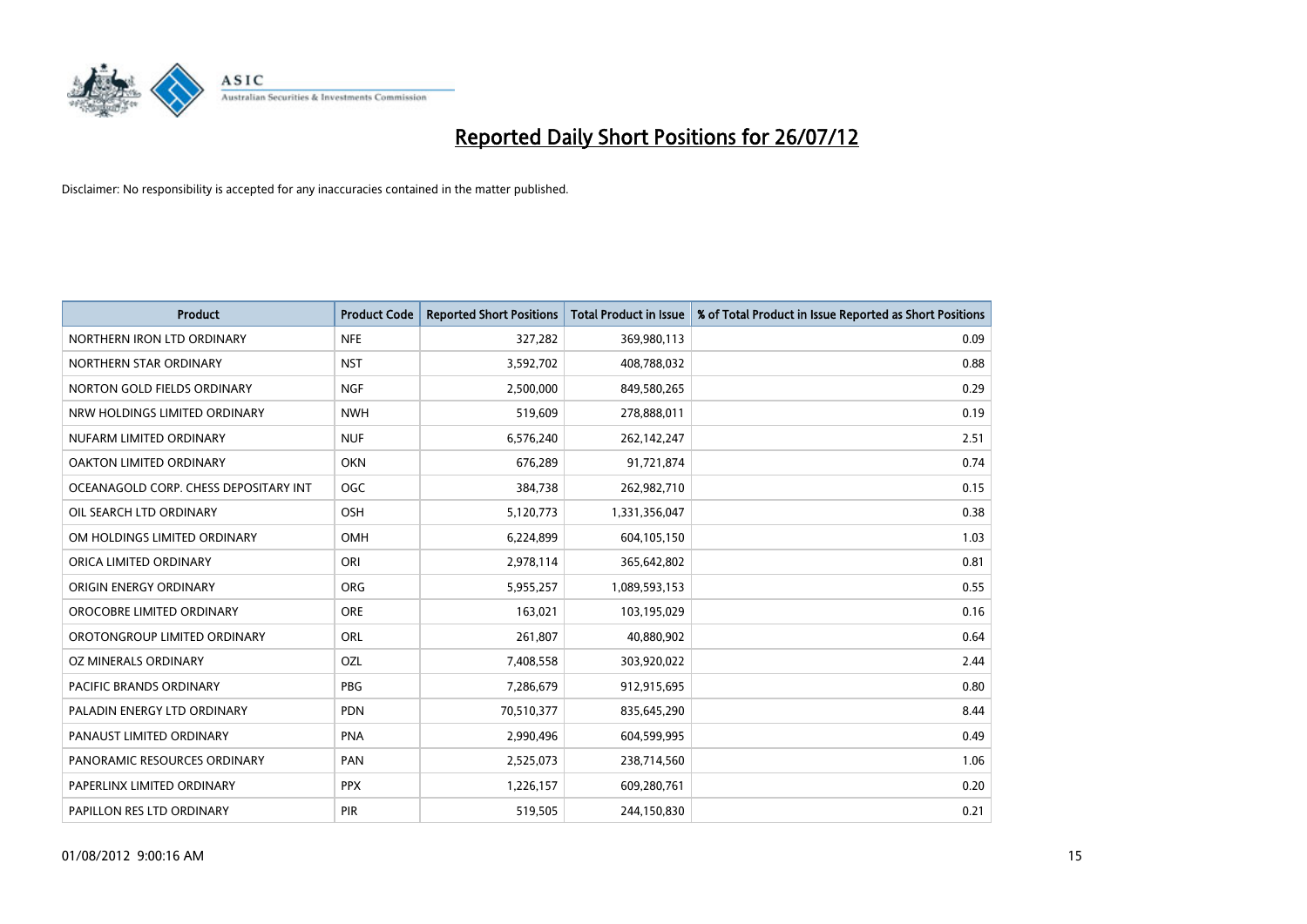

| <b>Product</b>                      | <b>Product Code</b> | <b>Reported Short Positions</b> | <b>Total Product in Issue</b> | % of Total Product in Issue Reported as Short Positions |
|-------------------------------------|---------------------|---------------------------------|-------------------------------|---------------------------------------------------------|
| PEET LIMITED ORDINARY               | <b>PPC</b>          | 948,680                         | 320,170,604                   | 0.30                                                    |
| PERILYA LIMITED ORDINARY            | PEM                 | 282,751                         | 769,316,426                   | 0.04                                                    |
| PERPETUAL LIMITED ORDINARY          | PPT                 | 2,068,414                       | 41,980,678                    | 4.93                                                    |
| PERSEUS MINING LTD ORDINARY         | PRU                 | 11,159,240                      | 457,962,088                   | 2.44                                                    |
| PHARMAXIS LTD ORDINARY              | <b>PXS</b>          | 3,651,336                       | 307,810,989                   | 1.19                                                    |
| PLATINUM ASSET ORDINARY             | <b>PTM</b>          | 10,992,346                      | 561,347,878                   | 1.96                                                    |
| PLATINUM AUSTRALIA ORDINARY         | <b>PLA</b>          | 836,127                         | 504,968,043                   | 0.17                                                    |
| PMI GOLD CORP CDI 1:1               | <b>PVM</b>          | 13,353                          | 72,583,668                    | 0.02                                                    |
| PMP LIMITED ORDINARY                | <b>PMP</b>          | 66,039                          | 323,781,124                   | 0.02                                                    |
| PREMIER INVESTMENTS ORDINARY        | <b>PMV</b>          | 532,280                         | 155,260,478                   | 0.34                                                    |
| PRIMA BIOMED LTD ORDINARY           | <b>PRR</b>          | 4,350,000                       | 1,066,063,388                 | 0.41                                                    |
| PRIMARY HEALTH CARE ORDINARY        | PRY                 | 15,466,480                      | 501,717,314                   | 3.08                                                    |
| PRIMEAG AUSTRALIA ORDINARY          | PAG                 | 114,400                         | 266,394,444                   | 0.04                                                    |
| PROGRAMMED ORDINARY                 | <b>PRG</b>          | 448,427                         | 118,175,280                   | 0.38                                                    |
| <b>QANTAS AIRWAYS ORDINARY</b>      | QAN                 | 12,181,432                      | 2,265,123,620                 | 0.54                                                    |
| <b>OBE INSURANCE GROUP ORDINARY</b> | <b>OBE</b>          | 53,242,090                      | 1,181,682,557                 | 4.51                                                    |
| OR NATIONAL LIMITED ORDINARY        | <b>ORN</b>          | 12,395,814                      | 2,440,000,000                 | 0.51                                                    |
| ORXPHARMA LTD ORDINARY              | <b>QRX</b>          | 207,593                         | 144,577,206                   | 0.14                                                    |
| <b>QUBE LOGISTICS HLDG ORDINARY</b> | <b>QUB</b>          | 6,330,557                       | 921,407,185                   | 0.69                                                    |
| RAMELIUS RESOURCES ORDINARY         | <b>RMS</b>          | 1,568,456                       | 335,906,949                   | 0.47                                                    |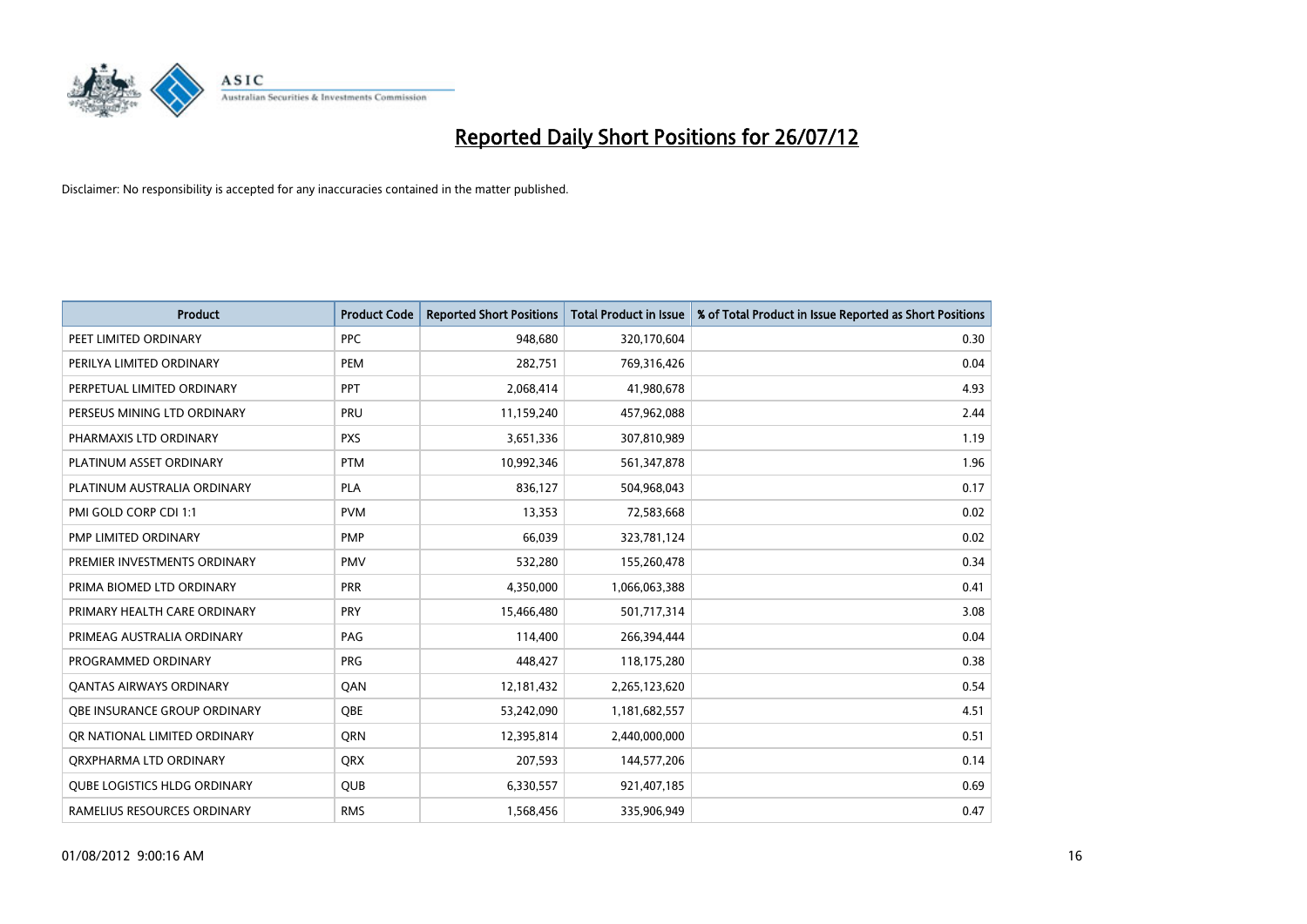

| <b>Product</b>                      | <b>Product Code</b> | <b>Reported Short Positions</b> | <b>Total Product in Issue</b> | % of Total Product in Issue Reported as Short Positions |
|-------------------------------------|---------------------|---------------------------------|-------------------------------|---------------------------------------------------------|
| RAMSAY HEALTH CARE ORDINARY         | <b>RHC</b>          | 2,281,699                       | 202,081,252                   | 1.13                                                    |
| RANGE RESOURCES LTD ORDINARY        | <b>RRS</b>          | 557,913                         | 2,118,880,660                 | 0.03                                                    |
| <b>RCR TOMLINSON ORDINARY</b>       | <b>RCR</b>          | 32,827                          | 131,444,875                   | 0.02                                                    |
| <b>REA GROUP ORDINARY</b>           | <b>REA</b>          | 404,191                         | 131,714,699                   | 0.31                                                    |
| RECKON LIMITED ORDINARY             | <b>RKN</b>          | 800,554                         | 129,488,015                   | 0.62                                                    |
| <b>RED 5 LIMITED ORDINARY</b>       | <b>RED</b>          | 91,381                          | 135,488,008                   | 0.07                                                    |
| <b>RED FORK ENERGY ORDINARY</b>     | <b>RFE</b>          | 1,127,140                       | 310,229,853                   | 0.36                                                    |
| REDBANK ENERGY LTD ORDINARY         | AEJ                 | 13                              | 786,287                       | 0.00                                                    |
| REGIS RESOURCES ORDINARY            | <b>RRL</b>          | 743,072                         | 453,028,047                   | 0.16                                                    |
| RESMED INC CDI 10:1                 | <b>RMD</b>          | 328,040                         | 1,556,242,300                 | 0.02                                                    |
| <b>RESOLUTE MINING ORDINARY</b>     | <b>RSG</b>          | 5,245,768                       | 634,428,623                   | 0.83                                                    |
| <b>RESOURCE GENERATION ORDINARY</b> | <b>RES</b>          | 173                             | 262,895,652                   | 0.00                                                    |
| RETAIL FOOD GROUP ORDINARY          | <b>RFG</b>          | 16,960                          | 108,519,282                   | 0.02                                                    |
| REVERSE CORP LIMITED ORDINARY       | <b>REF</b>          | 100                             | 92,382,175                    | 0.00                                                    |
| REX MINERALS LIMITED ORDINARY       | <b>RXM</b>          | 631,766                         | 188,907,284                   | 0.33                                                    |
| <b>RHG LIMITED ORDINARY</b>         | <b>RHG</b>          | 31,776                          | 308,483,177                   | 0.01                                                    |
| <b>RIALTO ENERGY ORDINARY</b>       | <b>RIA</b>          | 1,154,121                       | 671,347,392                   | 0.17                                                    |
| RIDLEY CORPORATION ORDINARY         | <b>RIC</b>          | 6,365                           | 307,817,071                   | 0.00                                                    |
| RIO TINTO LIMITED ORDINARY          | <b>RIO</b>          | 19,702,291                      | 435,758,720                   | 4.52                                                    |
| ROC OIL COMPANY ORDINARY            | <b>ROC</b>          | 1,785,025                       | 683,235,552                   | 0.26                                                    |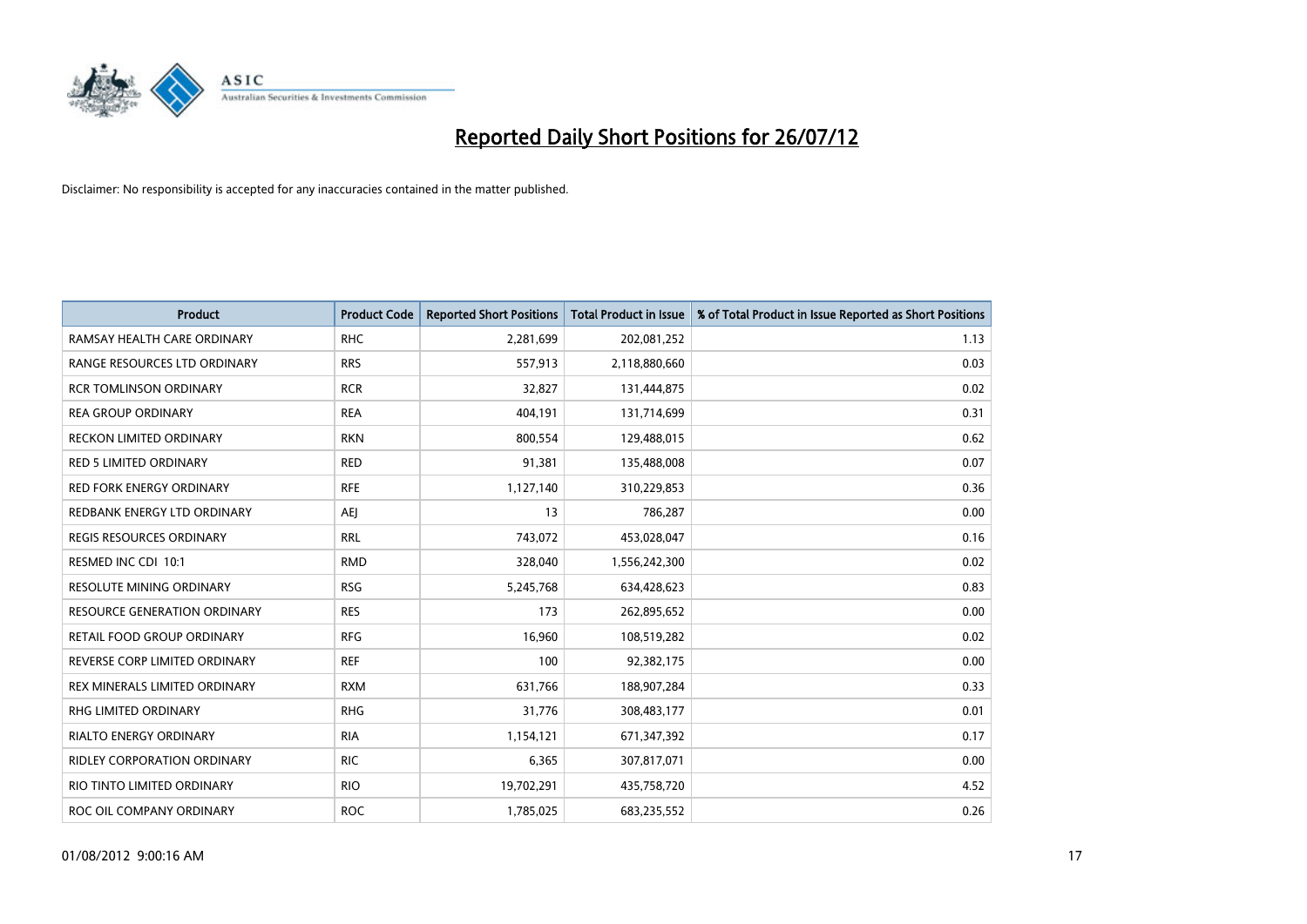

| <b>Product</b>                           | <b>Product Code</b> | <b>Reported Short Positions</b> | <b>Total Product in Issue</b> | % of Total Product in Issue Reported as Short Positions |
|------------------------------------------|---------------------|---------------------------------|-------------------------------|---------------------------------------------------------|
| ROCKLANDS RICH. LTD ORDINARY             | <b>RCI</b>          | 200,000                         | 388,203,917                   | 0.05                                                    |
| RURALCO HOLDINGS ORDINARY                | <b>RHL</b>          | 12,000                          | 55,019,284                    | 0.02                                                    |
| SAI GLOBAL LIMITED ORDINARY              | SAI                 | 3,119,925                       | 204,354,836                   | 1.53                                                    |
| SALMAT LIMITED ORDINARY                  | <b>SLM</b>          | 2,790,597                       | 159,802,174                   | 1.75                                                    |
| SAMSON OIL & GAS LTD ORDINARY            | SSN                 | 4,231,783                       | 1,778,970,540                 | 0.24                                                    |
| SANDFIRE RESOURCES ORDINARY              | <b>SFR</b>          | 4,658,895                       | 151,557,635                   | 3.07                                                    |
| SANTOS LTD ORDINARY                      | <b>STO</b>          | 4,717,673                       | 952,967,256                   | 0.50                                                    |
| SARACEN MINERAL ORDINARY                 | SAR                 | 2,211,778                       | 594,815,640                   | 0.37                                                    |
| SEDGMAN LIMITED ORDINARY                 | <b>SDM</b>          | 2,243                           | 214,292,930                   | 0.00                                                    |
| SEEK LIMITED ORDINARY                    | <b>SEK</b>          | 11,193,069                      | 337,101,307                   | 3.32                                                    |
| SENEX ENERGY LIMITED ORDINARY            | <b>SXY</b>          | 4,014,565                       | 1,136,205,731                 | 0.35                                                    |
| SERVCORP LIMITED ORDINARY                | SRV                 | 210                             | 98,440,807                    | 0.00                                                    |
| SERVICE STREAM ORDINARY                  | <b>SSM</b>          | 400                             | 283,418,867                   | 0.00                                                    |
| SEVEN GROUP HOLDINGS ORDINARY            | <b>SVW</b>          | 1,035,174                       | 307,410,281                   | 0.34                                                    |
| SEVEN WEST MEDIA LTD ORDINARY            | <b>SWM</b>          | 33,132,206                      | 666,105,054                   | 4.97                                                    |
| SIGMA PHARMACEUTICAL ORDINARY            | <b>SIP</b>          | 4,855,048                       | 1,186,303,520                 | 0.41                                                    |
| SILEX SYSTEMS ORDINARY                   | <b>SLX</b>          | 616,188                         | 170,143,997                   | 0.36                                                    |
| SILVER LAKE RESOURCE ORDINARY            | <b>SLR</b>          | 835,972                         | 225,493,476                   | 0.37                                                    |
| SIMS METAL MGMT LTD ORDINARY             | SGM                 | 9,335,283                       | 204,830,045                   | 4.56                                                    |
| SINGAPORE TELECOMM. CHESS DEPOSITARY INT | SGT                 | 9,021,471                       | 163,810,197                   | 5.51                                                    |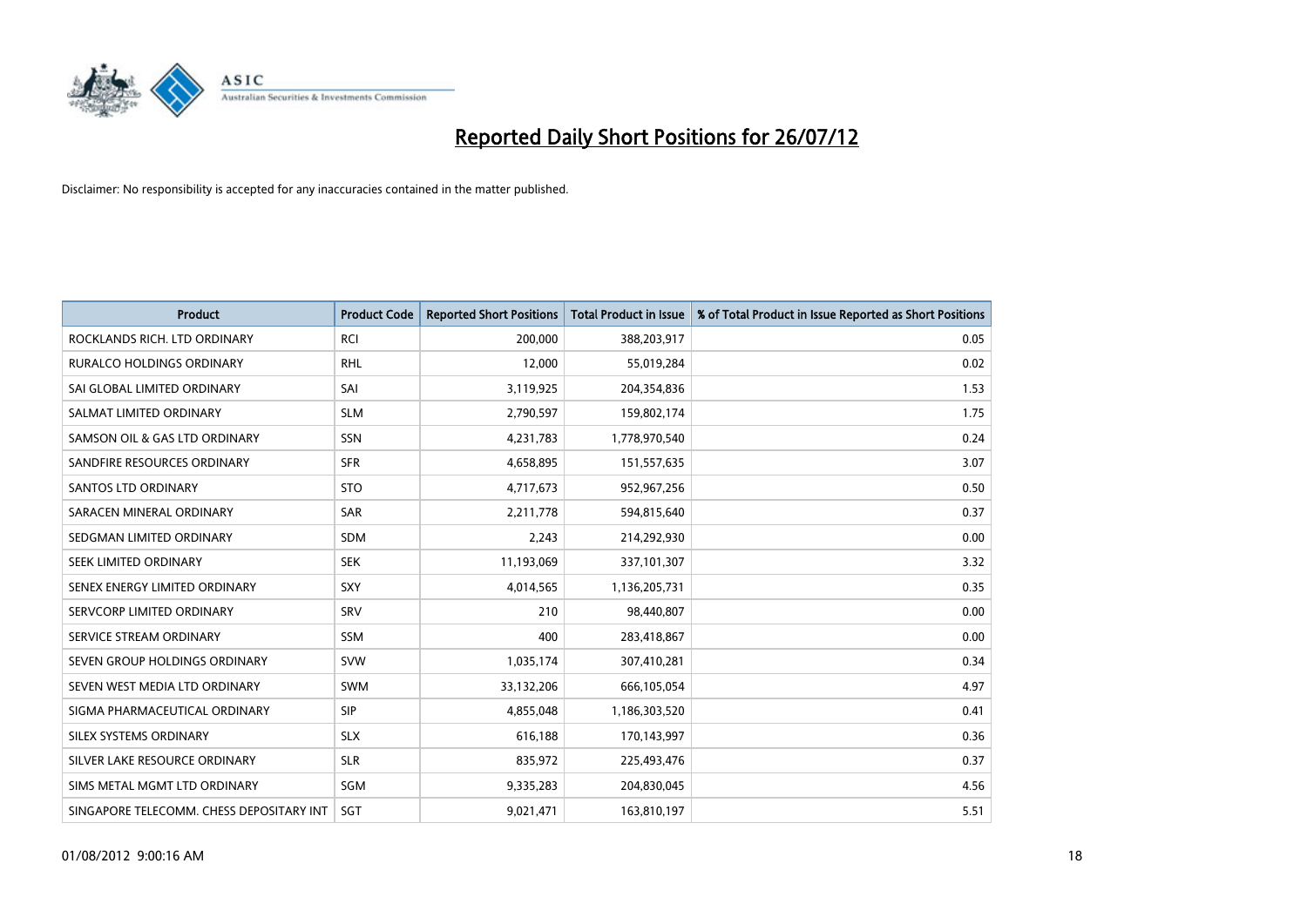

| <b>Product</b>                           | <b>Product Code</b> | <b>Reported Short Positions</b> | <b>Total Product in Issue</b> | % of Total Product in Issue Reported as Short Positions |
|------------------------------------------|---------------------|---------------------------------|-------------------------------|---------------------------------------------------------|
| SIRTEX MEDICAL ORDINARY                  | <b>SRX</b>          | 25.447                          | 55,768,136                    | 0.05                                                    |
| SKILLED GROUP LTD ORDINARY               | <b>SKE</b>          | 58,613                          | 233,487,276                   | 0.03                                                    |
| <b>SKY NETWORK ORDINARY</b>              | <b>SKT</b>          | 1,505                           | 389,139,785                   | 0.00                                                    |
| <b>SLATER &amp; GORDON ORDINARY</b>      | SGH                 | 15,941                          | 168,600,731                   | 0.01                                                    |
| SMS MANAGEMENT, ORDINARY                 | <b>SMX</b>          | 923,652                         | 68,415,913                    | 1.35                                                    |
| SONIC HEALTHCARE ORDINARY                | <b>SHL</b>          | 6,129,940                       | 390,969,875                   | 1.57                                                    |
| SOUL PATTINSON (W.H) ORDINARY            | SOL                 | 22,985                          | 239,395,320                   | 0.01                                                    |
| SOUTH BOULDER MINES ORDINARY             | <b>STB</b>          | 103,111                         | 126,732,826                   | 0.08                                                    |
| SP AUSNET STAPLED SECURITIES             | <b>SPN</b>          | 7,791,941                       | 3,339,620,165                 | 0.23                                                    |
| SPARK INFRASTRUCTURE STAPLED NOTE & UNIT | SKI                 | 33,534,888                      | 1,326,734,264                 | 2.53                                                    |
| SPECIALTY FASHION ORDINARY               | <b>SFH</b>          | 2,440,932                       | 192,236,121                   | 1.27                                                    |
| SPOTLESS GROUP LTD ORDINARY              | <b>SPT</b>          | 507,515                         | 265,746,161                   | 0.19                                                    |
| ST BARBARA LIMITED ORDINARY              | <b>SBM</b>          | 14,259,764                      | 325,615,389                   | 4.38                                                    |
| STANMORE COAL LTD ORDINARY               | <b>SMR</b>          | 32,870                          | 179,409,108                   | 0.02                                                    |
| STARPHARMA HOLDINGS ORDINARY             | SPL                 | 2,336,300                       | 281,690,401                   | 0.83                                                    |
| STHN CROSS MEDIA ORDINARY                | <b>SXL</b>          | 9,940,612                       | 704,594,449                   | 1.41                                                    |
| STOCKLAND UNITS/ORD STAPLED              | SGP                 | 14,113,407                      | 2,203,547,228                 | 0.64                                                    |
| STRAITS RES LTD. ORDINARY                | SRQ                 | 120,519                         | 456,529,474                   | 0.03                                                    |
| STW COMMUNICATIONS ORDINARY              | SGN                 | 146,261                         | 362,798,351                   | 0.04                                                    |
| SUNCORP GROUP LTD ORDINARY               | <b>SUN</b>          | 11,398,257                      | 1,286,600,980                 | 0.89                                                    |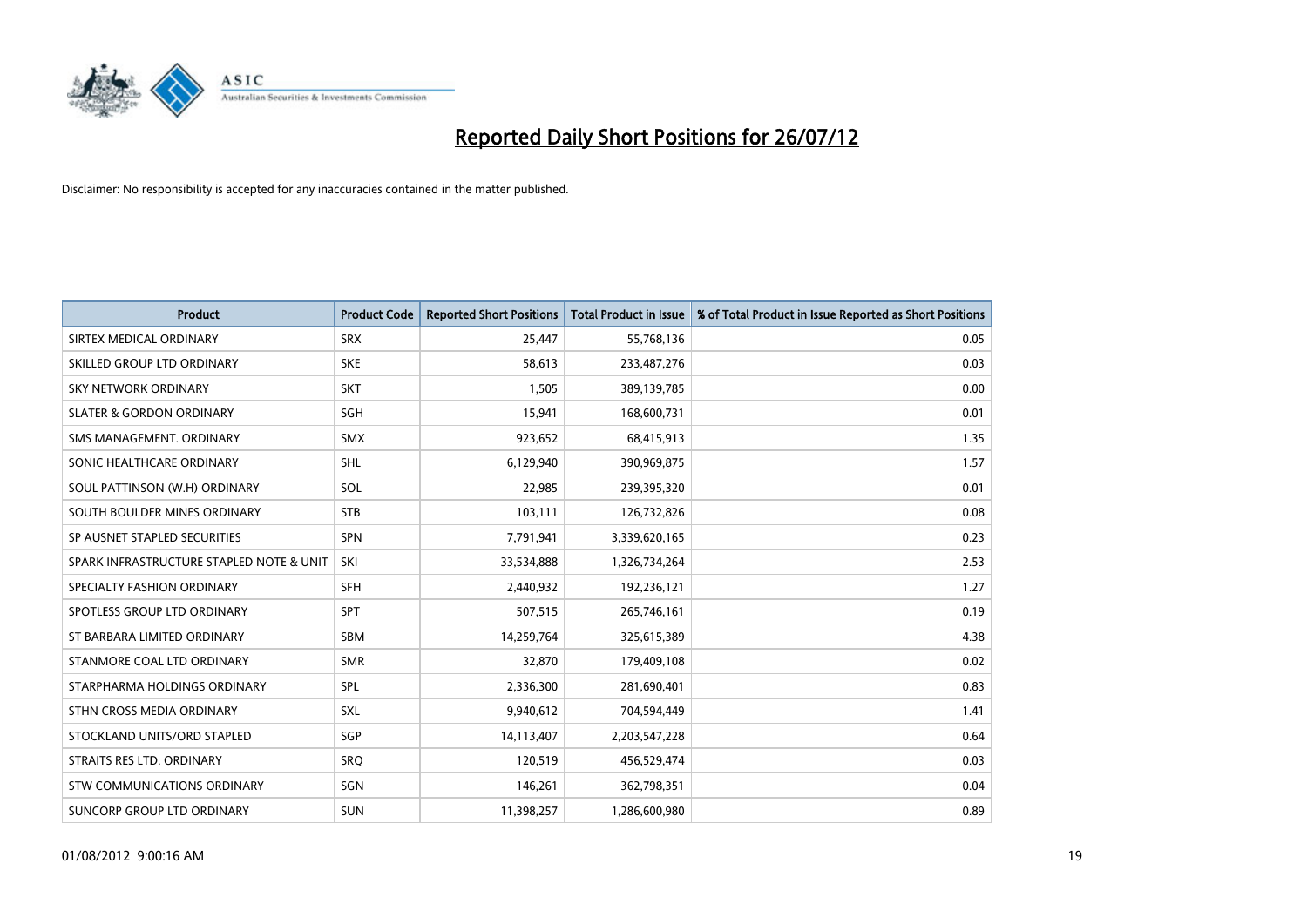

| <b>Product</b>                      | <b>Product Code</b> | <b>Reported Short Positions</b> | <b>Total Product in Issue</b> | % of Total Product in Issue Reported as Short Positions |
|-------------------------------------|---------------------|---------------------------------|-------------------------------|---------------------------------------------------------|
| SUNDANCE ENERGY ORDINARY            | <b>SEA</b>          | 85,848                          | 277,098,474                   | 0.03                                                    |
| SUNDANCE RESOURCES ORDINARY         | <b>SDL</b>          | 13,982,548                      | 3,049,577,034                 | 0.46                                                    |
| SUNLAND GROUP LTD ORDINARY          | <b>SDG</b>          | 34,093                          | 196,717,811                   | 0.02                                                    |
| SUPER RET REP LTD ORDINARY          | <b>SUL</b>          | 1,644,775                       | 196,152,971                   | 0.84                                                    |
| SYD AIRPORT STAPLED US PROHIBIT.    | <b>SYD</b>          | 12,340,899                      | 1,861,210,782                 | 0.66                                                    |
| SYRAH RESOURCES ORDINARY            | <b>SYR</b>          | 37,162                          | 126,704,521                   | 0.03                                                    |
| TABCORP HOLDINGS LTD ORDINARY       | <b>TAH</b>          | 9,842,040                       | 730,113,969                   | 1.35                                                    |
| TANAMI GOLD NL ORDINARY             | <b>TAM</b>          | 356,079                         | 261,132,677                   | 0.14                                                    |
| TAP OIL LIMITED ORDINARY            | <b>TAP</b>          | 1,003,246                       | 241,295,311                   | 0.42                                                    |
| TASSAL GROUP LIMITED ORDINARY       | <b>TGR</b>          | 1,815                           | 146,304,404                   | 0.00                                                    |
| TATTS GROUP LTD ORDINARY            | <b>TTS</b>          | 8,394,540                       | 1,362,919,733                 | 0.62                                                    |
| <b>TELECOM CORPORATION ORDINARY</b> | <b>TEL</b>          | 17,994,448                      | 1,856,780,364                 | 0.97                                                    |
| TELSTRA CORPORATION. ORDINARY       | <b>TLS</b>          | 25,091,813                      | 12,443,074,357                | 0.20                                                    |
| TEN NETWORK HOLDINGS ORDINARY       | <b>TEN</b>          | 81,775,632                      | 1,437,204,873                 | 5.69                                                    |
| TERANGA GOLD CORP CDI 1:1           | <b>TGZ</b>          | 208,295                         | 159,568,958                   | 0.13                                                    |
| TEXON PETROLEUM LTD ORDINARY        | <b>TXN</b>          | 292,195                         | 245,039,848                   | 0.12                                                    |
| TFS CORPORATION LTD ORDINARY        | <b>TFC</b>          | 57,942                          | 279,621,829                   | 0.02                                                    |
| THAKRAL HOLDINGS GRP ORDINARY/UNIT  | <b>THG</b>          | 100                             | 585,365,014                   | 0.00                                                    |
| THE REJECT SHOP ORDINARY            | <b>TRS</b>          | 2,646,765                       | 26,071,170                    | 10.15                                                   |
| THORN GROUP LIMITED ORDINARY        | <b>TGA</b>          | 326,464                         | 146,374,703                   | 0.22                                                    |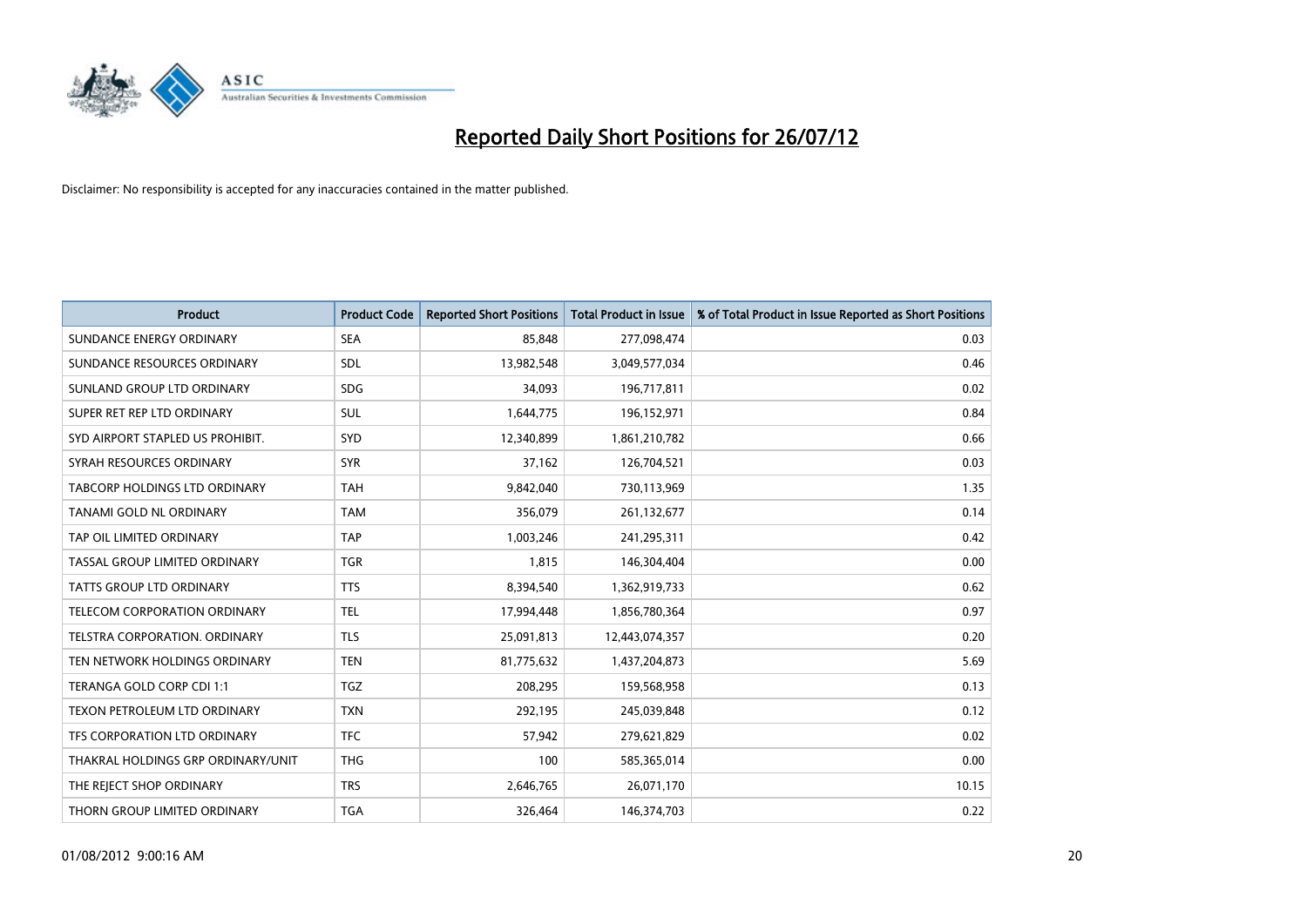

| <b>Product</b>                       | <b>Product Code</b> | <b>Reported Short Positions</b> | <b>Total Product in Issue</b> | % of Total Product in Issue Reported as Short Positions |
|--------------------------------------|---------------------|---------------------------------|-------------------------------|---------------------------------------------------------|
| <b>TIGER RESOURCES ORDINARY</b>      | <b>TGS</b>          | 2,202,859                       | 673,470,269                   | 0.33                                                    |
| TOLL HOLDINGS LTD ORDINARY           | <b>TOL</b>          | 16,174,605                      | 717,133,875                   | 2.26                                                    |
| TOX FREE SOLUTIONS ORDINARY          | <b>TOX</b>          | 31,005                          | 115,311,608                   | 0.03                                                    |
| TPG TELECOM LIMITED ORDINARY         | <b>TPM</b>          | 2,500,182                       | 793,808,141                   | 0.31                                                    |
| <b>TRADE ME GROUP ORDINARY</b>       | <b>TME</b>          | 8,691                           | 395,745,510                   | 0.00                                                    |
| <b>TRANSFIELD SERVICES ORDINARY</b>  | <b>TSE</b>          | 4,769,968                       | 520,790,618                   | 0.92                                                    |
| TRANSPACIFIC INDUST, ORDINARY        | <b>TPI</b>          | 6,881,114                       | 1,578,479,491                 | 0.44                                                    |
| TRANSURBAN GROUP TRIPLE STAPLED SEC. | <b>TCL</b>          | 10,697,905                      | 1,458,321,112                 | 0.73                                                    |
| TREASURY WINE ESTATE ORDINARY        | <b>TWE</b>          | 13,886,593                      | 647,227,144                   | 2.15                                                    |
| TROY RESOURCES LTD ORDINARY          | <b>TRY</b>          | 217,150                         | 89,462,649                    | 0.24                                                    |
| UGL LIMITED ORDINARY                 | UGL                 | 7,315,008                       | 166,315,038                   | 4.40                                                    |
| <b>UNILIFE CORPORATION CDI 6:1</b>   | <b>UNS</b>          | 186,653                         | 253,466,532                   | 0.07                                                    |
| UXC LIMITED ORDINARY                 | <b>UXC</b>          | 52,506                          | 305,585,913                   | 0.02                                                    |
| <b>VENTURE MINERALS ORDINARY</b>     | <b>VMS</b>          | 25,674                          | 232,468,592                   | 0.01                                                    |
| <b>VIRGIN AUS HLDG LTD ORDINARY</b>  | <b>VAH</b>          | 21,545,940                      | 2,210,197,600                 | 0.97                                                    |
| VITERRA INC CDI 1:1                  | <b>VTA</b>          | 10                              | 68,629,939                    | 0.00                                                    |
| <b>VOCUS COMMS LTD ORDINARY</b>      | <b>VOC</b>          | 66,440                          | 70,181,826                    | 0.09                                                    |
| WAH NAM INT HLDG LTD ORDINARY        | <b>WNI</b>          | 91,872                          | 7,175,039,665                 | 0.00                                                    |
| <b>WATPAC LIMITED ORDINARY</b>       | <b>WTP</b>          | 273,749                         | 184,332,526                   | 0.15                                                    |
| <b>WDS LIMITED ORDINARY</b>          | <b>WDS</b>          | $\overline{7}$                  | 144,740,614                   | 0.00                                                    |